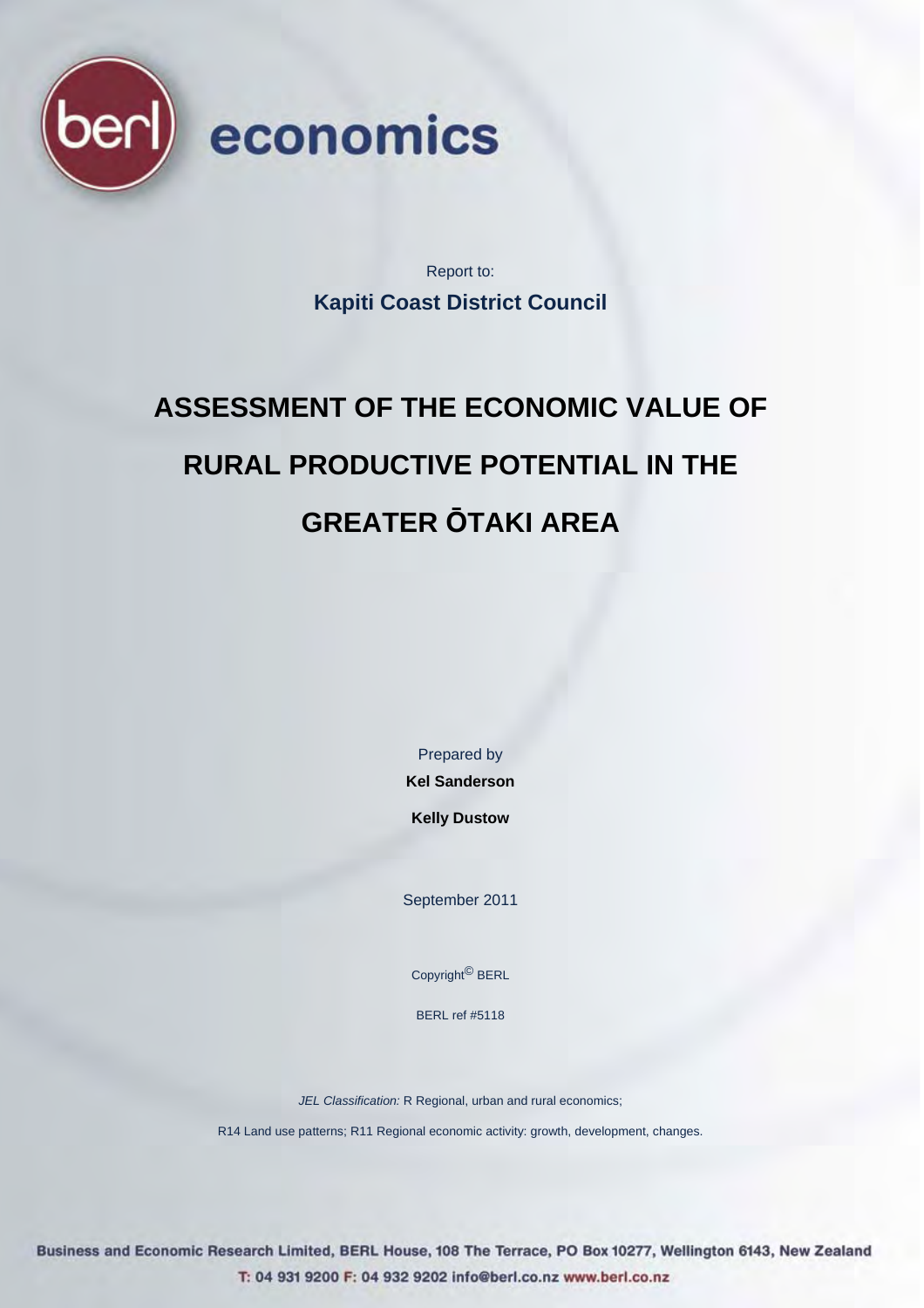### **Assessment of the economic value of**

### **rural productive potential in the**

### **greater Ōtaki area**

| 1            |                                                                         |
|--------------|-------------------------------------------------------------------------|
| $\mathbf{2}$ |                                                                         |
| 3            | Current economic value of rural productive land in greater Otaki        |
|              |                                                                         |
|              |                                                                         |
|              | 3.3 Economic value of rural productive land in the Greater Otaki area 8 |
| 4            | Scenarios of Potential rural productive value 12                        |
|              |                                                                         |
|              |                                                                         |
|              |                                                                         |
|              |                                                                         |
|              | 4.5 Scenario 4: Ōtaki Fine Food Destination scenario25                  |
| 5.           |                                                                         |
| 6            |                                                                         |
| 7            |                                                                         |
|              |                                                                         |
|              |                                                                         |

#### **Tables**

| Table 3.2: Direct impact of rural productive land in greater Otaki area 10 |  |
|----------------------------------------------------------------------------|--|
| Table 3.3: Total impact of rural productive land in greater Otaki area  10 |  |
|                                                                            |  |
|                                                                            |  |
|                                                                            |  |
|                                                                            |  |
|                                                                            |  |
|                                                                            |  |
|                                                                            |  |
| Table 4.8: Horticulture Stretch scenario land use change by 2030 22        |  |

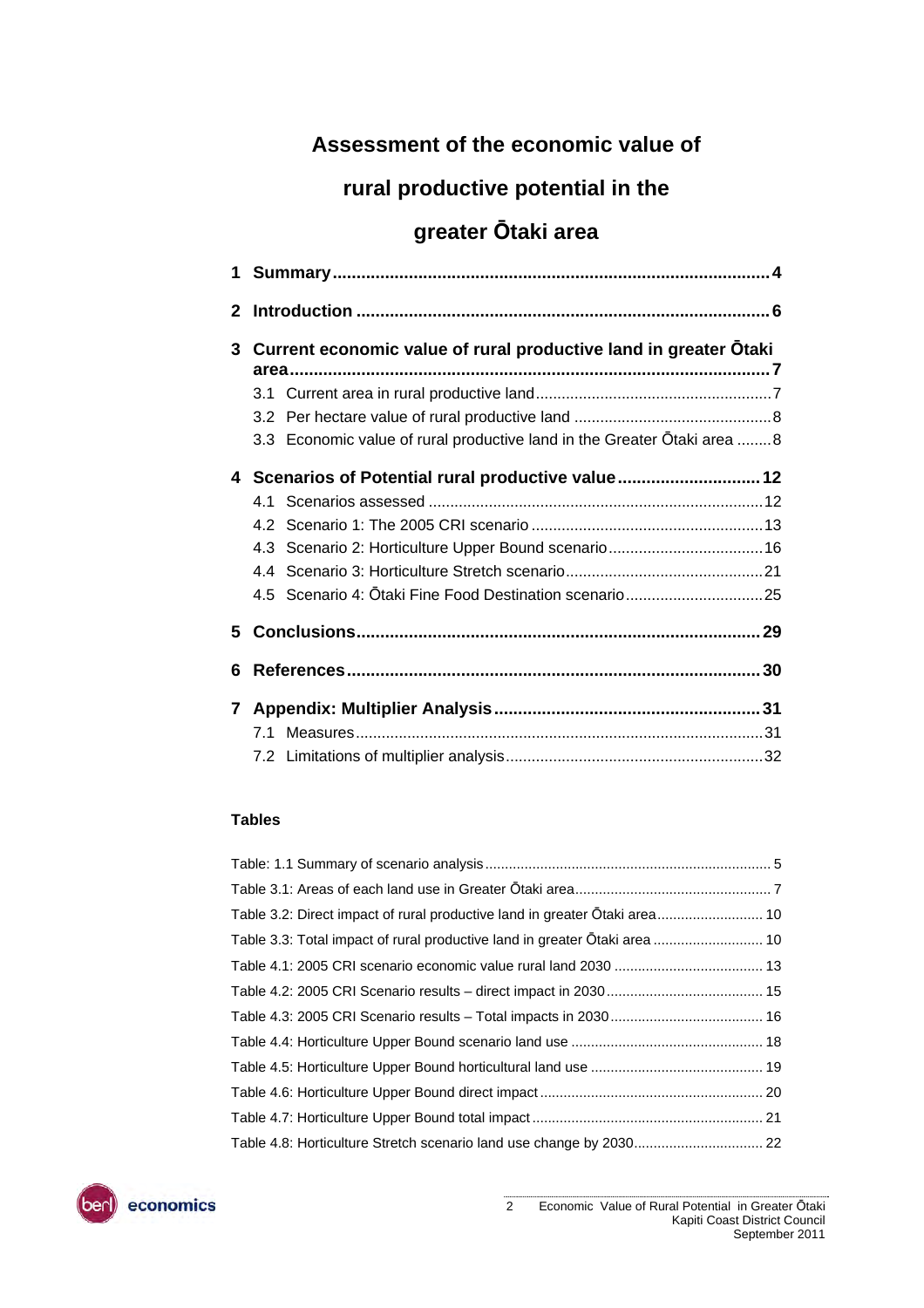#### **Figures**

|--|--|--|

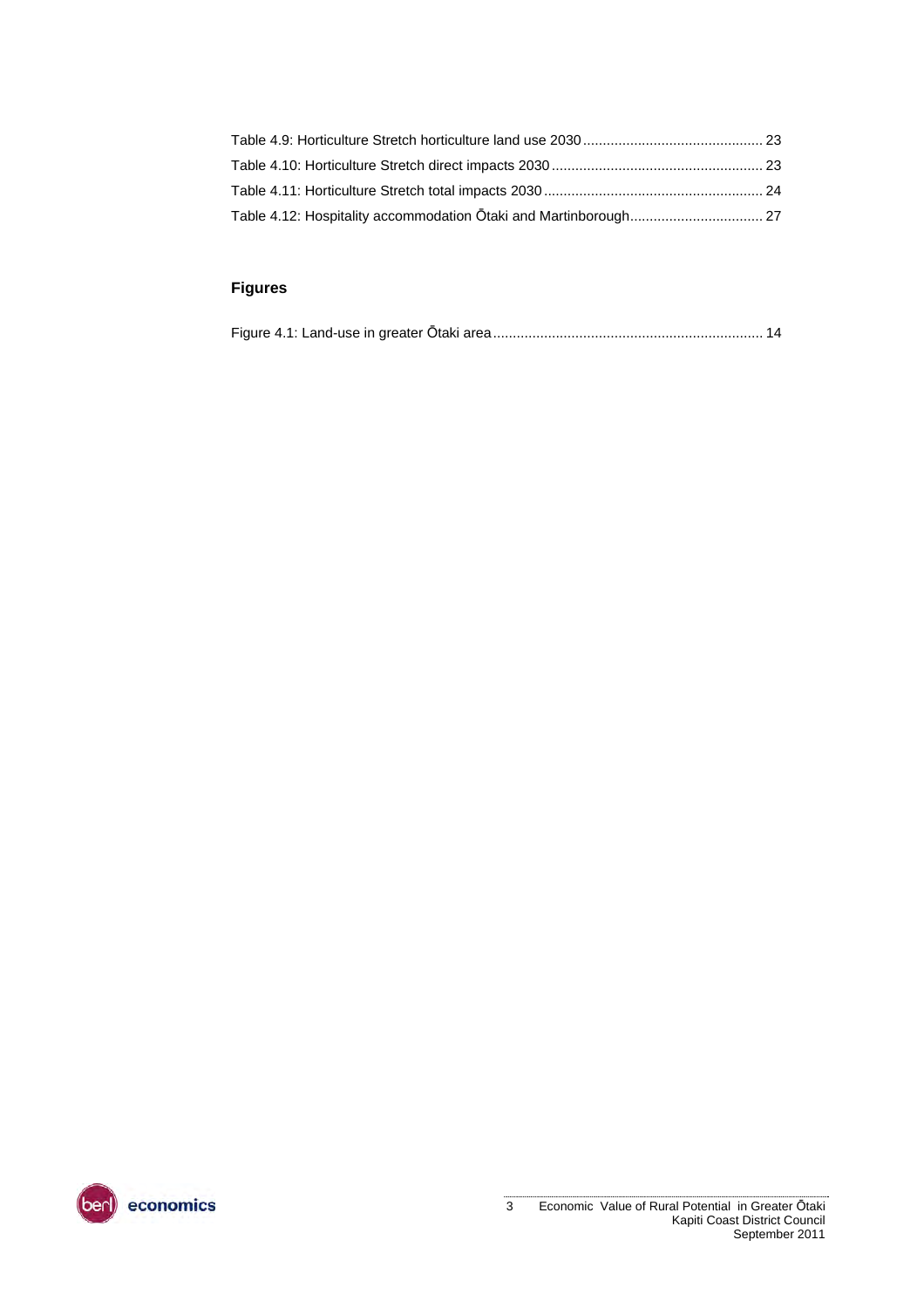### <span id="page-3-0"></span>**1 Summary**

This report has been prepared by BERL for the Kapiti Coast District Council (KCDC). The objective of this report is to provide the current economic value of rural productive land in the greater Ōtaki area, and to assess, using a range of scenarios, the potential economic value of rural productive land for this area by 2030.

The greater Ōtaki area covers a total of 40,076 hectares of land, of which 11,506 hectares is in rural production. This analysis concentrates on the potential expansion of Horticulture in the greater Ōtaki area, as identified in both CRI 2005 report and Landcare's report of 2010. According to the CRI report there is a total of 6,701 hectares of land that is suitable for horticultural production. Currently, only 670 hectares of this land is used for horticultural production. The following scenarios have been developed to provide direction on the potential economic value that expanding horticultural and therefore rural land has for the greater Otaki area in terms of output, gross domestic product and employment:

**Scenario 1:** The 2005 CRI Scenario – increase horticultural land to 1,010 hectares

**Scenario 2:** Upper Bound Scenario – increase horticultural land to 6,701 hectares

**Scenario 3:** Horticulture Stretch Scenario – increase horticultural land to 3,000 hectares

The total impact of these scenarios on the economic value of rural productive land in the greater Ōtaki area are summarised in the table below.

We estimate that the total impact on the economy from the rural land in the greater Ōtaki area currently produces \$63.6 million in output, GDP of \$27.0 million and employs 396 FTEs.

Using a conservative approach outlined in the CRI 2005 report of increasing the amount of rural productive land in horticulture to 1,001 hectares (Scenario 1), increases the total impact above the current level of output by \$9.1 million, of GDP by \$4.1 million, and employs 76 more FTEs.

If all land suitable for horticulture (6,701 hectares) is used (Scenario 2), then this is the Upper Bound of horticultural production. It would increase current production on rural land by \$195.5 million, GDP by \$87.6 million and provide 1,374 more jobs within the greater Ōtaki area. Full utilisation of horticultural land would thus result in a dramatically larger economy. The feasibility of achieving this scenario is out of scope of this report.

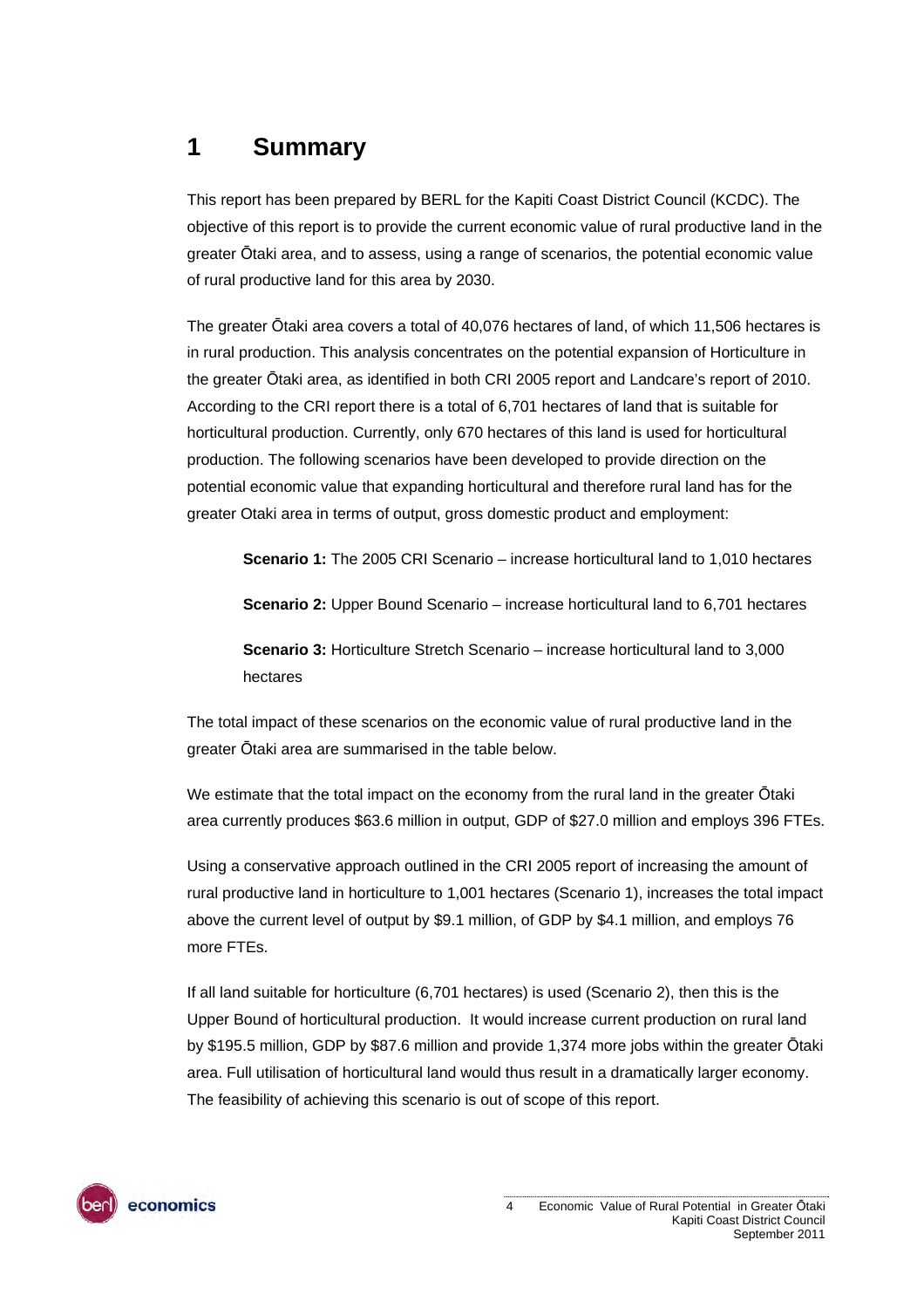<span id="page-4-0"></span>

| <b>Land Use</b>       | <b>Current Value</b><br>of rural<br>productive land | Scenario 1:<br><b>2005 CRI</b><br><b>Scenario</b> | <b>Scenario 2:</b><br><b>Upper Bound</b><br><b>Scenario</b> | <b>Scenario 3:</b><br><b>Horticulture</b><br><b>Stretch Scenario</b> |  |
|-----------------------|-----------------------------------------------------|---------------------------------------------------|-------------------------------------------------------------|----------------------------------------------------------------------|--|
| <b>Total Impact</b>   |                                                     |                                                   |                                                             |                                                                      |  |
| Gross Output (\$mn)   | \$63.6 mn                                           | \$72.7 mn                                         | \$259.1 mn                                                  | \$160.9 mn                                                           |  |
| Value Added (\$mn)    | \$27.0 mn                                           | $$31.1$ mn                                        | $$114.6$ mn                                                 | \$72.1 mn                                                            |  |
| Employment (FTEs)     | 396                                                 | 472                                               | 1,770                                                       | 1,087                                                                |  |
| Increase from current |                                                     |                                                   |                                                             |                                                                      |  |
| Gross Output (\$mn)   |                                                     | $+$ \$9.1mn                                       | $+$ \$195.5mn                                               | +\$97.4mn                                                            |  |
| (%)                   |                                                     | $+14%$                                            | +307%                                                       | +153%                                                                |  |
| Value Added (Smn)     |                                                     | $+$ \$4.1mn                                       | +\$87.6mn                                                   | +\$45.1mn                                                            |  |
| (%)                   |                                                     | $+15%$                                            | +324%                                                       | +167%                                                                |  |
| Employment (FTEs)     |                                                     | +76                                               | +1,374                                                      | $+691$                                                               |  |
| (%)                   |                                                     | $+19%$                                            | +327%                                                       | +174%                                                                |  |

**Table: 1.1 Summary of scenario analysis** 

*Source: BERL*

Therefore, Scenario 3 demonstrates a more achievable outcome. This estimates what the value of rural productive land would be, if horticultural land increased to half of its maximum potential, namely to 3,000 hectares. Increasing the horticultural potential in the Otaki area will also increase the possibility of locally processing foods, which is the pattern observed in other major food producing regions throughout New Zealand (Canterbury and Hawke's Bay).Therefore this scenario assumes that local processing capacity is developed. With increased horticultural production, this scenario also reflects the possibility of local processing. Increasing horticultural land to 3,000 hectares increases the total impact on output to \$160.9 million, GDP to 72.1 million and FTEs to 1,087. Compared to the current use of rural productive land, output increases by 97.4 million, GDP by 45.1 million, and employs 691 more FTEs.

There has been steady expansion of horticultural production in New Zealand in the past,, and we show this over the last 19 years. Therefore encouragement and assistance to an expansion of horticultural production in the Ōtaki area in a range of crops, could be expected to result in achieving this 3,000 hectares in horticultural production by 2030.

A fourth scenario 'Otaki Fine Food Destination' explores the concept and possibility of assessing the ability of the greater Otaki area becoming a fine food destination. These conceptual considerations indicate that it would be worthwhile investigating in more detail the potential shape that the development of the Ōtaki area would take.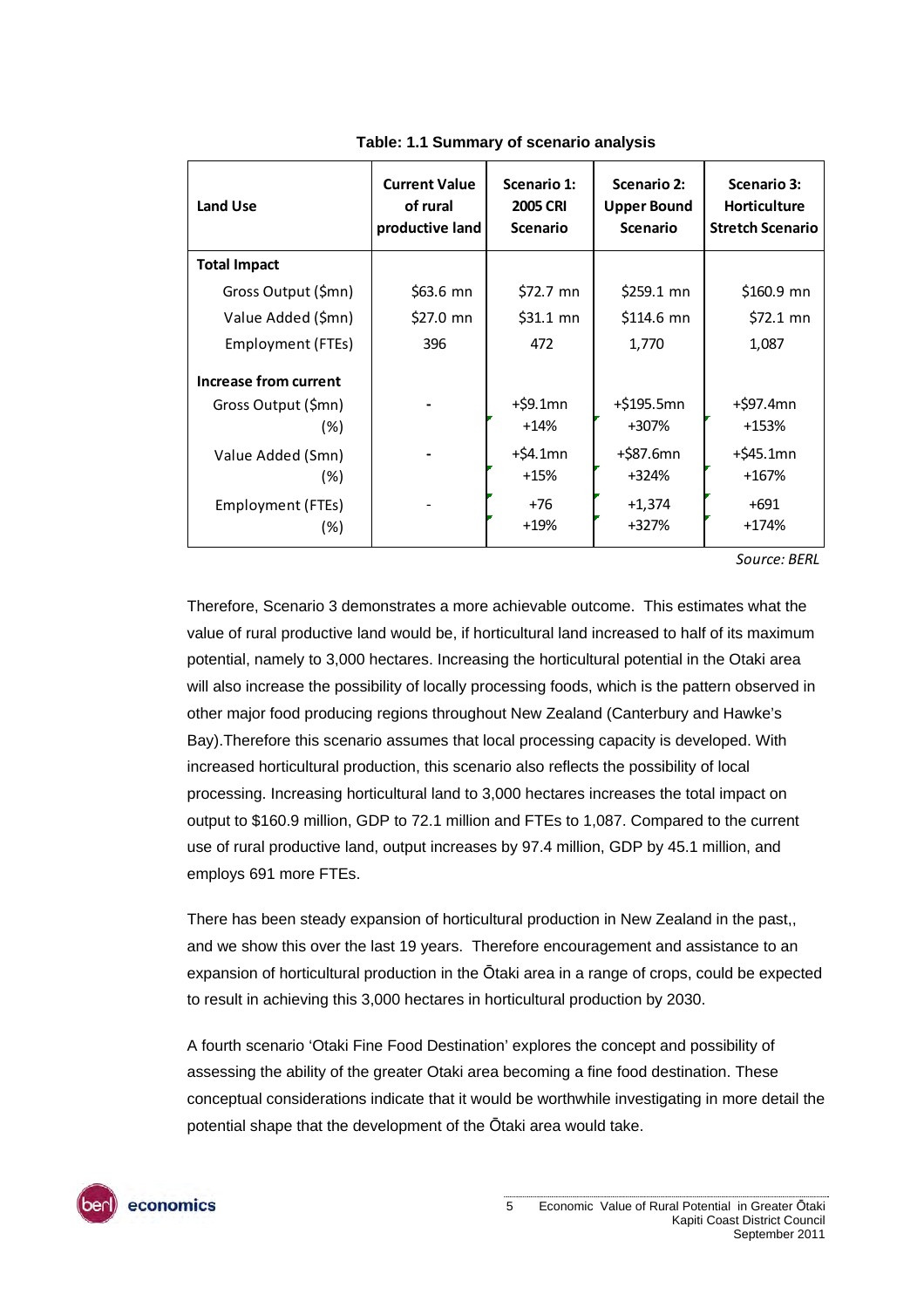### <span id="page-5-0"></span>**2 Introduction**

the Kapiti Coast District Council (KCDC) commissioned BERL to assess the economic value to the District of development of the rural productive potential in the Greater Ōtaki area.

The objective of the professionals in the KCDC is to be able to know with some level of certainty:

 **What is the potential impact of development of the land potential in the greater Ōtaki area?** This is in terms of the economic numbers as well as some qualitative description of the impacts on the communities.

The purpose of this assessment is to give guidance to the KCDC as to:

#### **How much effort and resource should KCDC commit to initiatives to achieve the land use potential?**

BERL has employed a two staged approach to answer the above question. Firstly, we have we have assessed the current economic value of rural productive land in the grater Ōtaki area (presented in Chapter 3). This is represented in terms of the output rural land currently produces, its contribution to gross domestic product and the number of people employed in rural industries. The second stage of this report is presented in Chapter 4. The second stage, looks at the current use of rural productive land, and assesses the potential impact that changes in rural productive land, in particular horticulture, has in terms of increasing output, GDP and employment.

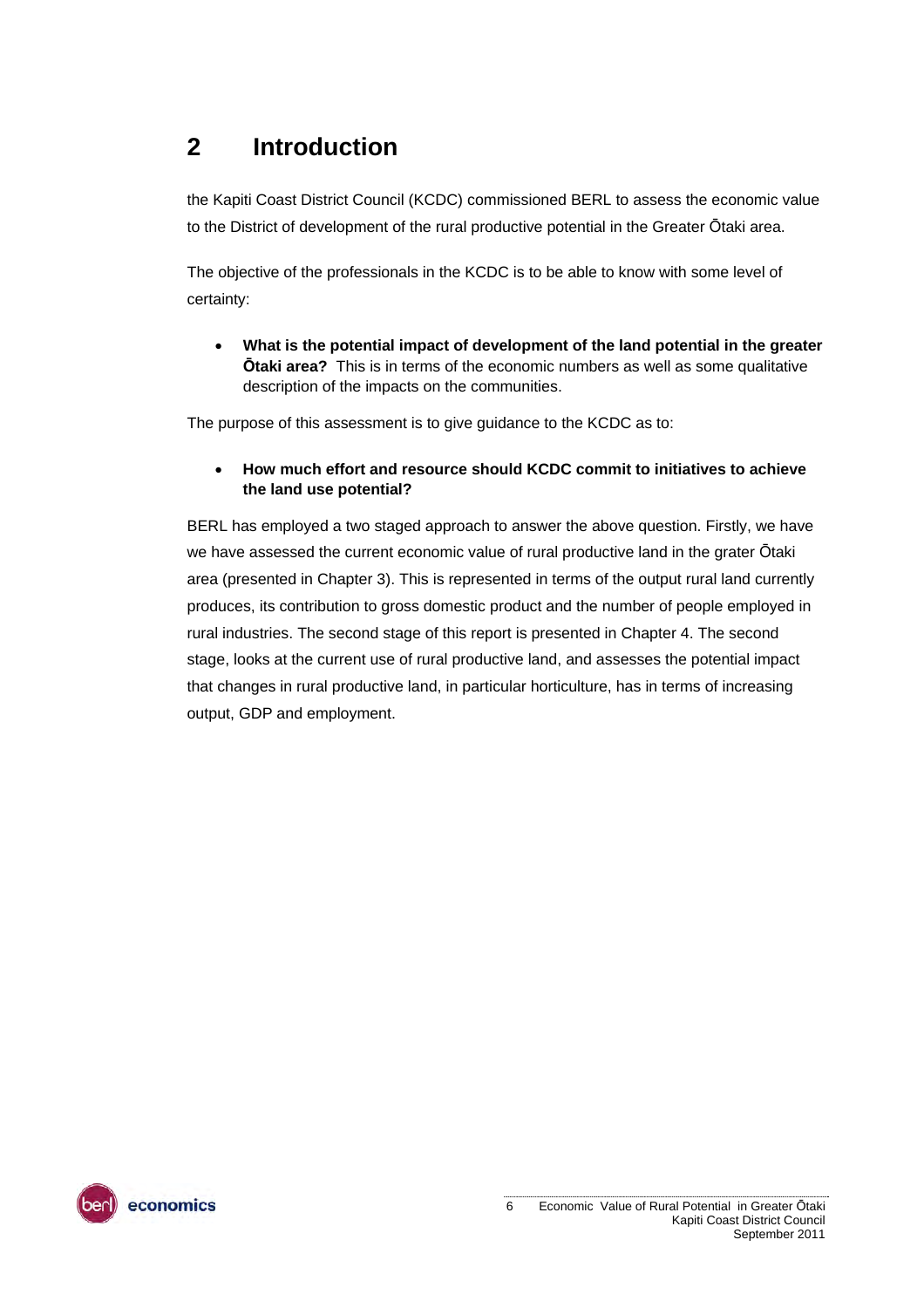## <span id="page-6-0"></span>**3 Current economic value of rural productive land in greater Ōtaki area**

This section identifies the area of rural productive land in the greater Ōtaki area, and estimates the current economic value of this production in terms of output, GDP and FTEs.

#### **3.1 Current area in rural productive land**

<span id="page-6-2"></span><span id="page-6-1"></span>The area of rural productive land in the greater Ōtaki area was obtained by combining and relating the different land-uses reported in Landcare's 20[1](#page-6-3)0 report<sup>1</sup> and the 2005 report by AgResearch, Hort Research et al<sup>[2](#page-6-4)</sup>. The current land-use in the greater Ōtaki area, as used for this report, is presented in [Table 3.1](#page-6-2) below.

| <b>Land Use</b>               | Area   |
|-------------------------------|--------|
|                               | (ha)   |
| Urban                         | 945    |
| Peri Urban                    | 1,645  |
| <b>Primary industry</b>       |        |
| Horticulture                  | 670    |
| Sheep, beef and cropping      | 1,925  |
| Dairy and cattle farming      | 4,160  |
| Other farming                 | 1,400  |
| Forest plantation             | 1,706  |
| <b>Total Primary industry</b> | 9,861  |
| <b>Conservation etc.</b>      | 27,625 |
| ΤΟΤΑL                         | 40,076 |

**Table 3.1: Areas of each land use in Greater Ōtaki area** 

*Sources: BERL database and numerous.*

There is a total of 40,076 hectares in the Greater Ōtaki area, of which 11,506 hectares is rural productive land. Rural productive land is the summation of land classed as Peri Urban<sup>[3](#page-6-5)</sup> and Primary Industry.

<span id="page-6-5"></span><span id="page-6-4"></span><span id="page-6-3"></span> $3$  The Peri Urban sector are the lifestyle blocks which are people who live on rural land, in some cases produce crops and commodities for sale and in others use it for hobbies like equestrian activities. They generally derive their main source of income from other sources, though may supplement that from their land, operating B&B or the like.



l

<sup>&</sup>lt;sup>1</sup> Assessment of rural productive potential in the Greater Ōtaki area: Scenarios and options for a sustainable food future, Landcare Research, 2010

<sup>2</sup> Mackay Alec, B Clothier, T mills, M Jessen, P Newsome, J Willoughby, J Reid, J Neild. *A study of the rural productive potential in the northern part of the Kapiti Coast District*. Palmerston North, September 2005.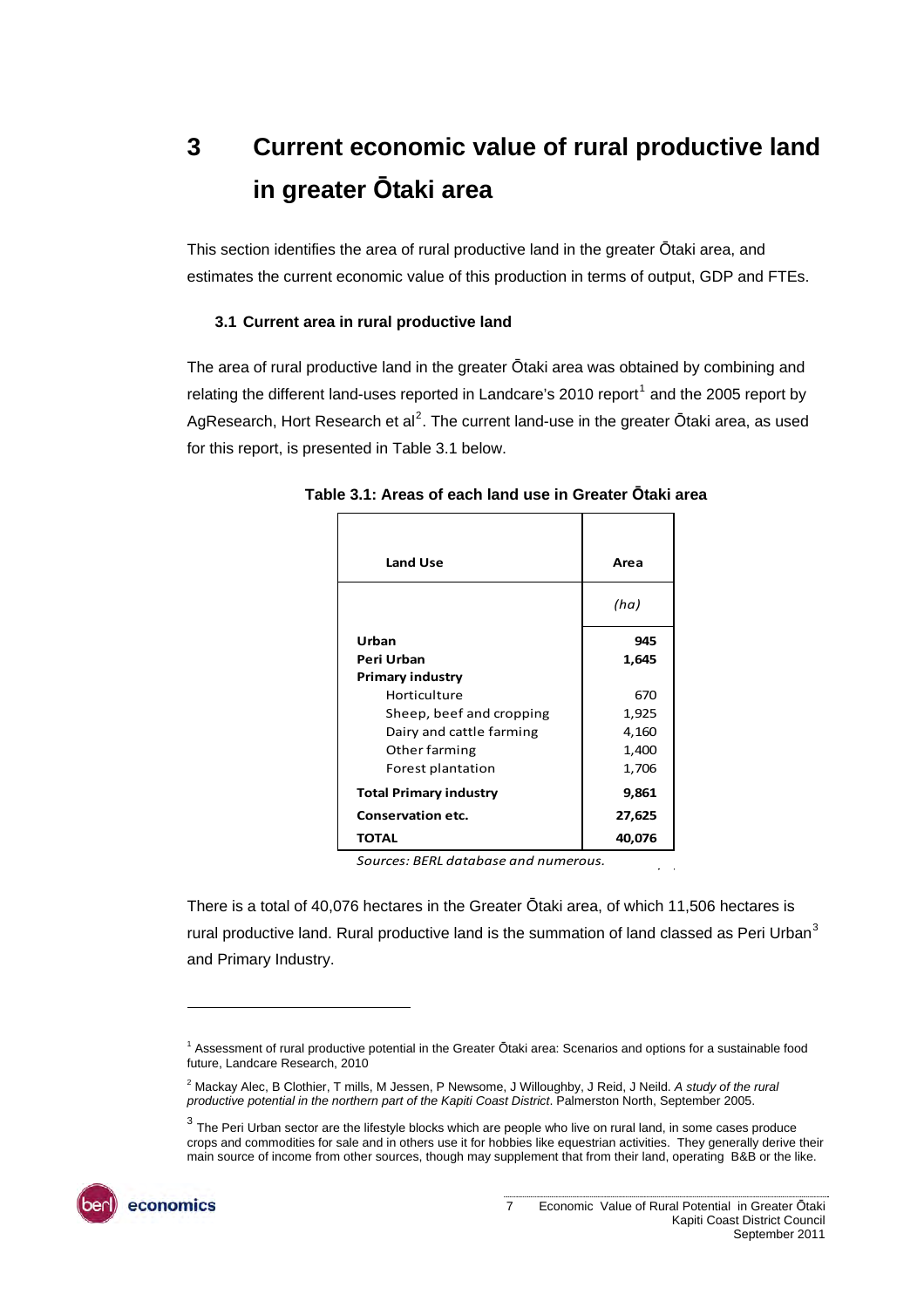#### **3.2 Per hectare value of rural productive land**

<span id="page-7-0"></span>To obtain the rural productive potential and therefore the derived value of this land, statistics on the income obtained from different types of land-use were obtain from various sources. These include:

- Horticulture and viticulture Most data was obtained from FreshFacts 2010. This is a publication produced by MAF, Horticulture New Zealand and Plant & Food Research. More detailed data on the income earned from land was obtained from MAF's farm monitoring reports for pipfruit and viticulture, and New Zealand Winegrowers Annual report for 2011.
- Dairy Data was mainly obtained from MAF Farm Monitoring reports and Dairy New Zealand's Economic Survey and Dairy Statistics reports.
- Beef and Sheep MAF Farm Monitoring reports and Beef and Lamb New Zealand on-farm data.
- Forestry Data obtained from Forest Owners Association and MAF.

We also accessed Statistics New Zealand's Agricultural Production Census 2007 to ensure that the figures are reflective of the fruit and vegetables produced in the Greater Ōtaki area.

The above sources allowed us to derive the value of production per hectare from different types of rural land in the greater Ōtaki area.

#### **3.3 Economic value of rural productive land in the Greater Ōtaki area**

<span id="page-7-1"></span>To provide the economic value of rural productive land in the greater Ōtaki area, we assessed the rural productive value of the greater Ōtaki are using a conventional multiplier analysis<sup>[4](#page-7-2)</sup>. Multipliers allow us to identify the direct, indirect and induced effects of rural productivity in terms of output (GDP) and Full Time Equivalent (FTE) employment.

This involves analysing the output and employment impacts of rural productive land in two parts. The first is the initial or direct impact. This is the output and employment from the rural land-use in the Ōtaki area and those that are dependent on this land-use. The direct impact uses input-output tables developed by Butcher and Associates. The input-output tables have

<sup>4</sup> Further explanation of multipliers are provided in the Appendix.

<span id="page-7-2"></span>

l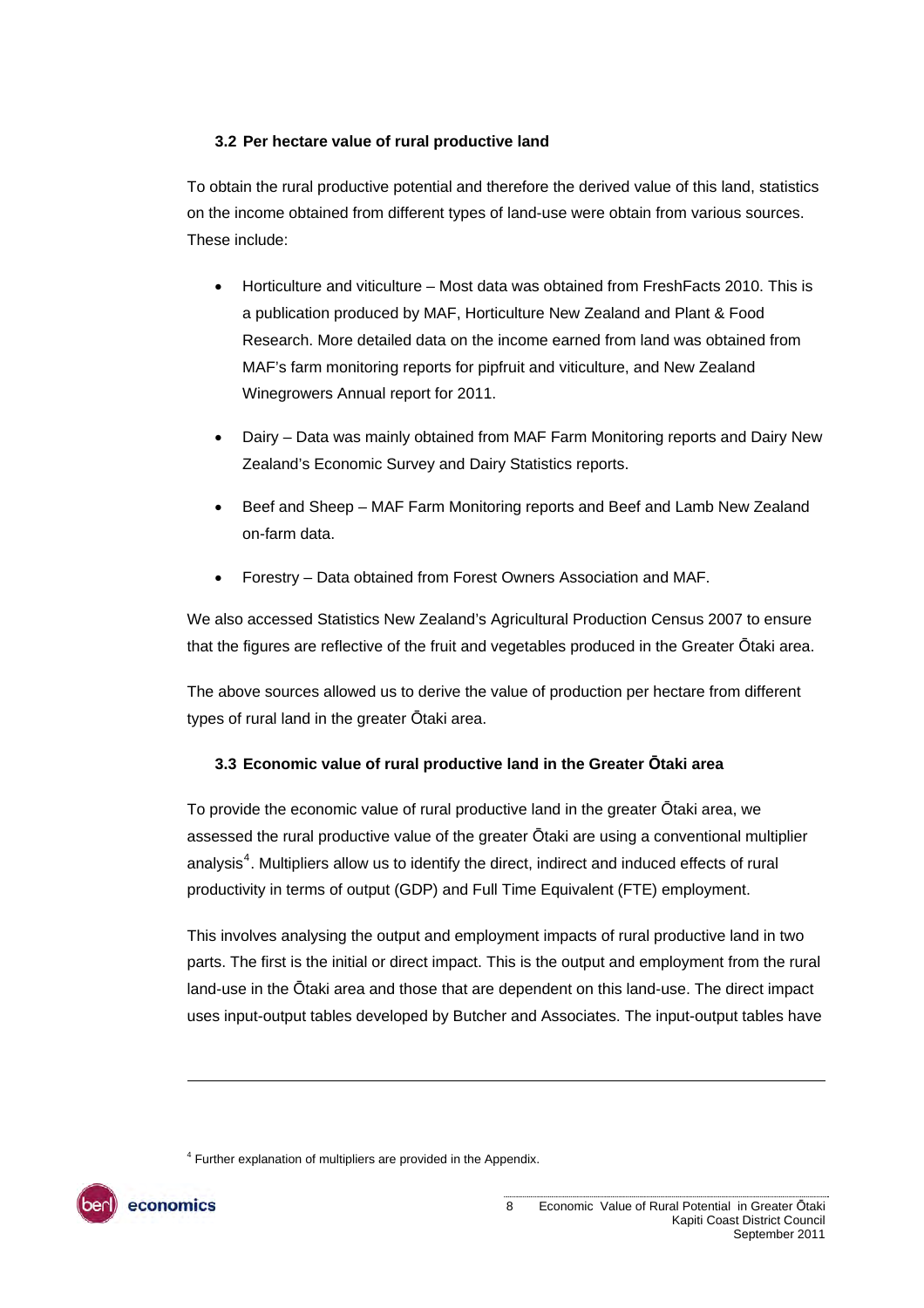been adjusted to reflect an area that does not carry out a high degree of processing. Increasing processing capability will be investigated in Scenario 2 of this report.

The second part of the multiplier analysis is the flow-on impact. The flow-on impact (also known as indirect and induced impacts) account for those effects of increased activity in rural productive land on other industries e.g. increased inputs into rural productive land or employees spending their money. The flow-on impacts are calculated using a set of multipliers. The multipliers used depend on the geographic focus the greater Ōtaki area. These impacts are added to the initial impact to give the total impact.

Direct, indirect and induced impacts are measured in three ways:

- **Gross output** is the value of sales from the hectares being used in agricultural production.
- **Value added** measures the contribution to Gross Domestic Product.
- **Employment** is based on the number of full time equivalent (FTEs) that are created from output.

#### *3.3.1 Direct impact of rural productive land in the greater Ōtaki area*

Table 3.2 below shows the total land used by primary industry in the greater Ōtaki area, and estimates the direct impact of rural productive land in terms of gross output, value added (or GDP) and employment (FTEs) generated from the production in each land use.

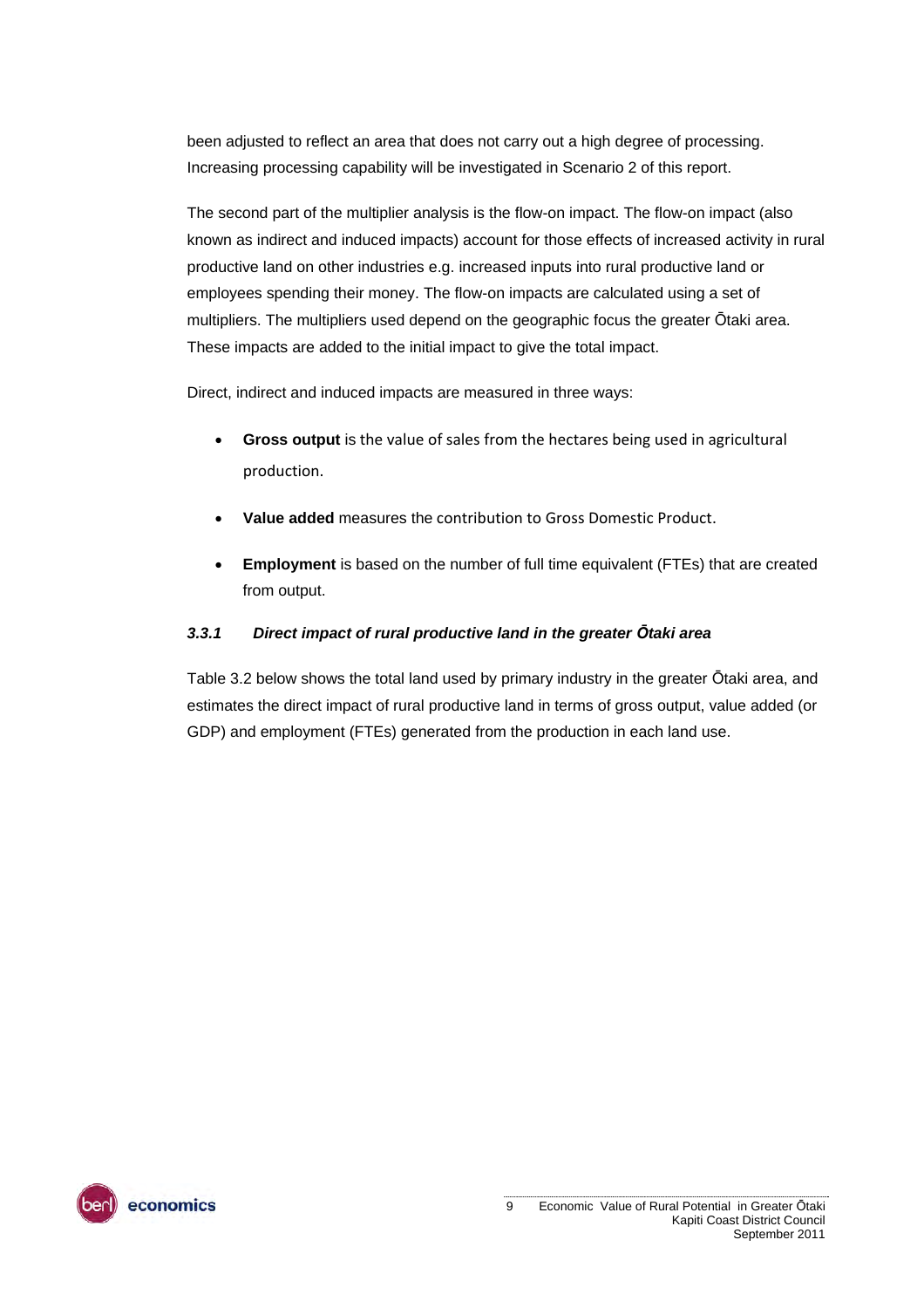<span id="page-9-0"></span>

|                               |        | <b>Direct Impact</b> |                    |                             |               |  |  |
|-------------------------------|--------|----------------------|--------------------|-----------------------------|---------------|--|--|
| Land Use                      | Area   | <b>Gross Output</b>  | <b>Value Added</b> | <b>Employment</b><br>(FTEs) |               |  |  |
|                               | (ha)   | (\$mn)               | (\$mn)             | Otaki In<br>region          | Rest of<br>ΝZ |  |  |
| Urban                         | 945    |                      |                    |                             |               |  |  |
| Peri Urban                    | 1,645  | \$0.66               | \$0.2\$            | $\overline{2}$              |               |  |  |
| <b>Primary industry</b>       |        |                      |                    |                             |               |  |  |
| Horticulture                  | 670    | \$14.3               | \$6.4\$            | 120                         | 0             |  |  |
| Sheep, beef and cropping      | 1,925  | \$1.9                | \$0.7              | 9                           | 5             |  |  |
| Dairy and cattle farming      | 4,160  | \$19.3               | \$8.4              | 108                         | 21            |  |  |
| Other farming                 | 1,400  | \$0.8\$              | \$0.2\$            | 5                           | 0             |  |  |
| Forest plantation             | 1,706  | \$2.4                | \$0.7              | 6                           | $\mathbf 0$   |  |  |
| <b>Total Primary industry</b> | 9,861  | \$38.8               | \$16.4             | 248                         | 26            |  |  |
| Conservation etc.             | 27,625 |                      |                    |                             |               |  |  |
| <b>TOTAL</b>                  | 40,076 | \$39.4               | \$16.6             | 250                         | 26            |  |  |

**Table 3.2: Direct impact of rural productive land in greater Ōtaki area** 

*Sources: BERL database and numerous.*

The input-output tables and the multipliers derived from them enable us to estimate that for the \$38.8 million worth of gross output generated by the primary industry in this area, there is employment of 248 FTEs within the area, and a further 26 directly employed in the rest of New Zealand.

 $\mathbb{R}^2$ 

 $\hat{L}$ 

 $\sim$   $\sim$ 

#### *3.3.2 Total impact of rural productive land in the greater Ōtaki area*

The total impact is the summation of direct, indirect and induced impacts. [Table 3.3](#page-9-1) shows the total impact of current land-use in the greater Ōtaki area.

<span id="page-9-1"></span>

|                               |        | <b>Total Impacts</b> |                |                    |                |                          |                |  |
|-------------------------------|--------|----------------------|----------------|--------------------|----------------|--------------------------|----------------|--|
| Land Use                      | Area   | Gross Output (\$mn)  |                | Value Added (\$mn) |                | <b>Employment (FTEs)</b> |                |  |
|                               | (ha)   | Otaki In<br>region   | <b>Rest NZ</b> | Otaki In<br>region | <b>Rest NZ</b> | Otaki In<br>region       | <b>Rest NZ</b> |  |
| Urban                         | 945    |                      |                |                    |                |                          |                |  |
| Peri Urban                    | 1,645  | \$1.1                |                |                    |                |                          |                |  |
| <b>Primary industry</b>       |        |                      |                |                    |                |                          |                |  |
| Horticulture                  | 670    | \$22.9               | \$12.4         | \$10.2             | \$5.9          | 180                      | 49             |  |
| Sheep, beef and cropping      | 1,925  | \$3.4                | \$1.7          | \$1.4              | \$0.7          | 20                       | 2              |  |
| Dairy and cattle farming      | 4,160  | \$30.9               | \$15.3         | \$13.4             | \$7.0          | 173                      | 54             |  |
| Other farming                 | 1,400  | \$1.4                | \$0.8          | \$0.5              | \$0.4          | 8                        | 4              |  |
| Forest plantation             | 1,706  | \$3.8                | \$2.6          | \$1.5              | \$1.1          | 16                       | 9              |  |
| <b>Total Primary industry</b> | 9,861  | \$62.5               | \$32.8         | \$27.0             | \$15.1         | 396                      | 118            |  |
| Conservation etc.             | 27,625 |                      |                |                    |                |                          |                |  |
| <b>TOTAL</b>                  | 40,076 | \$63.6               | \$32.8         | \$27.0             | \$15.1         | 396                      | 118            |  |

 $\sim$ 

 $\mathcal{L}^{\text{max}}$ 

**Table 3.3: Total impact of rural productive land in greater Ōtaki area** 

*Sources: BERL database and numerous.*



 $\hat{\mathcal{L}}$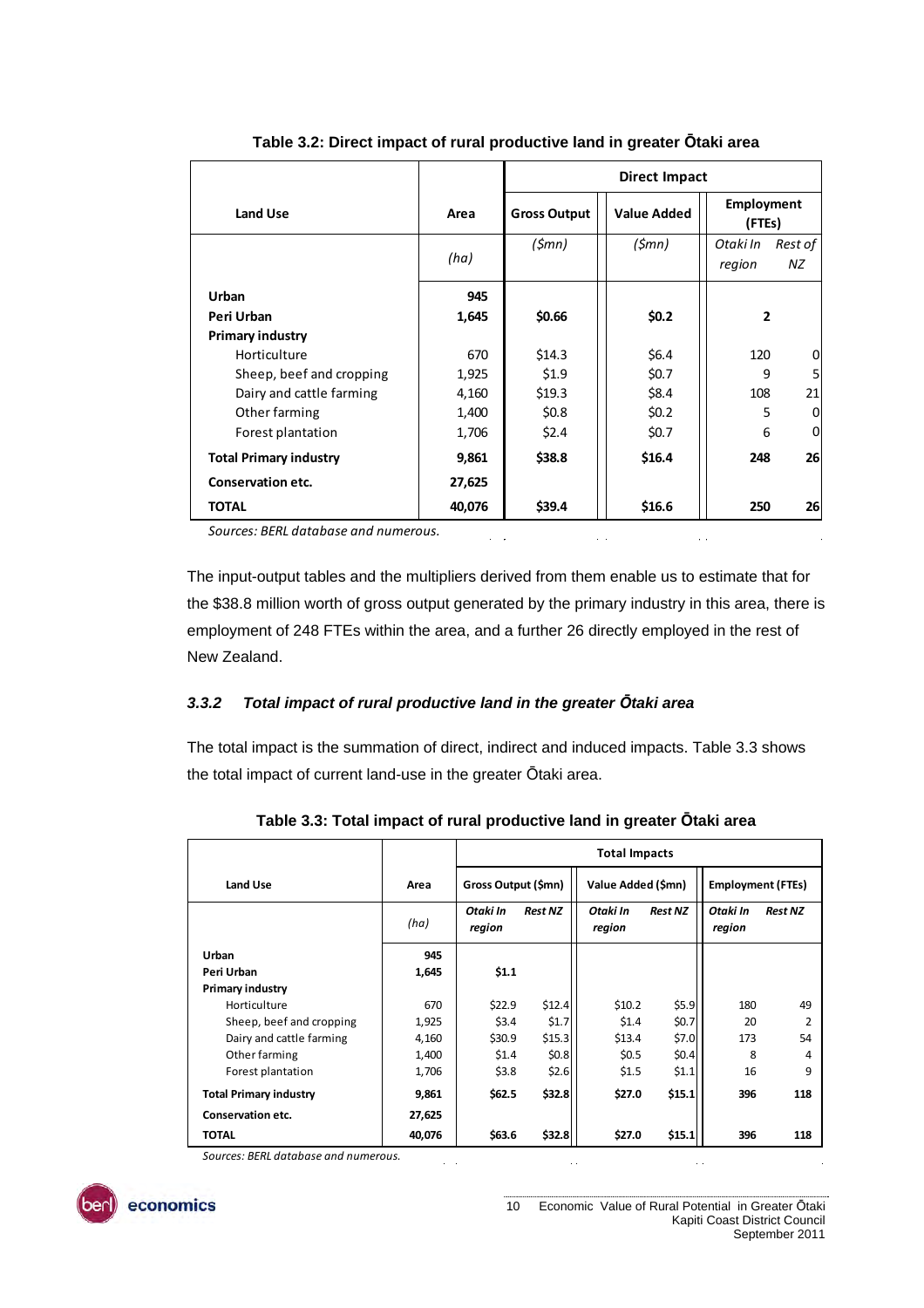The current rural production in the greater Ōtaki area including the indirect and induced effect is \$63.6 million, GDP (or value added) is \$27 million, and the activity employs 396 FTEs.

There is also considerable economic activity created in the rest of New Zealand from increasing activity within the greater Ōtaki area. This activity is Gross Output of \$32.8 million, GDP of \$15.1 million and employment of 118 FTEs.

The next section explores various scenarios that show the potential additional economic value from expanding the areas of high-value production. This expansion can achieve the scale necessary to capture some of the outside-based servicing activity within the greater Ōtaki area.

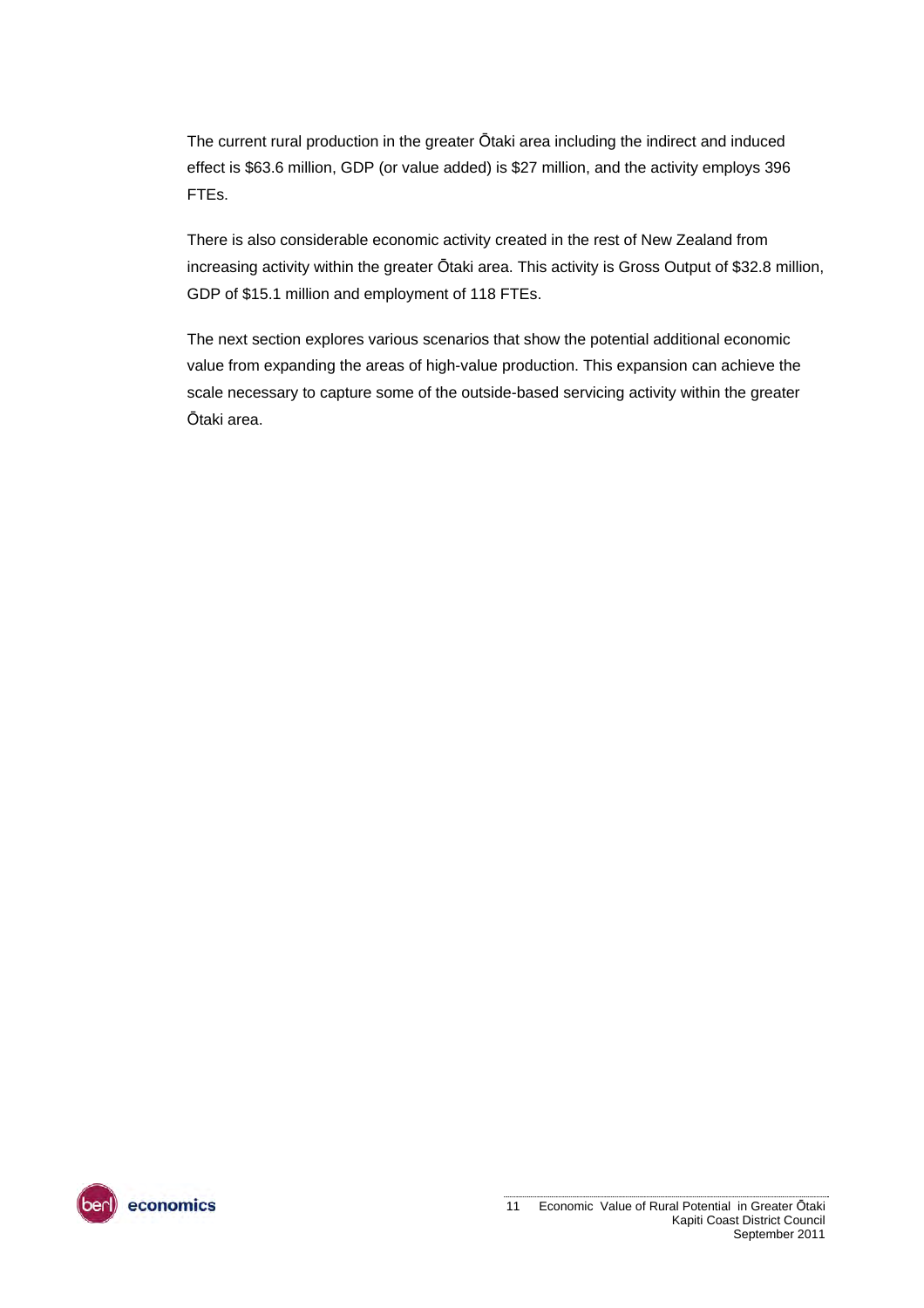### <span id="page-11-0"></span>**4 Scenarios of Potential rural productive value**

This section develops scenarios that will inform KCDC on the potential value of rural productive land in the greater Otaki area, and the level of effort and resource KCDC should commit to develop these scenarios.

#### <span id="page-11-1"></span>**4.1 Scenarios assessed**

The scenarios to be assessed will describe the changes to present land use that could be achieved by 2030 to realise the potential value to the economy of the area.

#### *4.1.1 Purpose of scenarios*

The purpose of the scenarios is to illustrate feasible and credible changes in the profile of future land use in the area in 2030, and then to assess the direct and indirect impacts of those scenarios on the economy in the Greater Ōtaki area.

#### *4.1.2 Range of scenarios*

We wish to show a range of scenarios as follows:

- 1. A conservative estimate of how a gradual trend change in land use may look in a snapshot in 2030. This is represented by the scenario developed in the 2005 report by Mackay, Clothier et.al. from a number of CRIs<sup>[5](#page-11-2)</sup>, and referred to above. We shall refer to this as the '2005 CRI scenario'.
- 2. We then show a scenario which approximately represents the maximum potential value from rural land if all land suitable for horticulture was in horticultural production. This is the Upper Bound scenario. In the 2005 CRI report, the team used the SLURI Decision Tree, which judged 6,701 hectares of land to be suitable for different combinations of horticultural use. The Upper Bound scenario transfers 6,701 hectares from other uses, including part of the Lifestyle blocks, to these horticultural uses.
- 3. The third scenario tests an ambitious 'horticulture stretch' scenario that would see rural land use change in the greater Ōtaki area to achieve 3,000 hectares in horticulture. This increase would make the greater Ōtaki area a substantial producer and we would expect local processing would develop.

<span id="page-11-2"></span><sup>&</sup>lt;sup>5</sup> A CRI is a Crown Research Institute, and the CRI staff contributing to the 2005 report were from AgResearch, Hort Research, Landcare Research, and Crop and Food Research. A staff member from private company PGG Wrightson Consulting also contributed.



l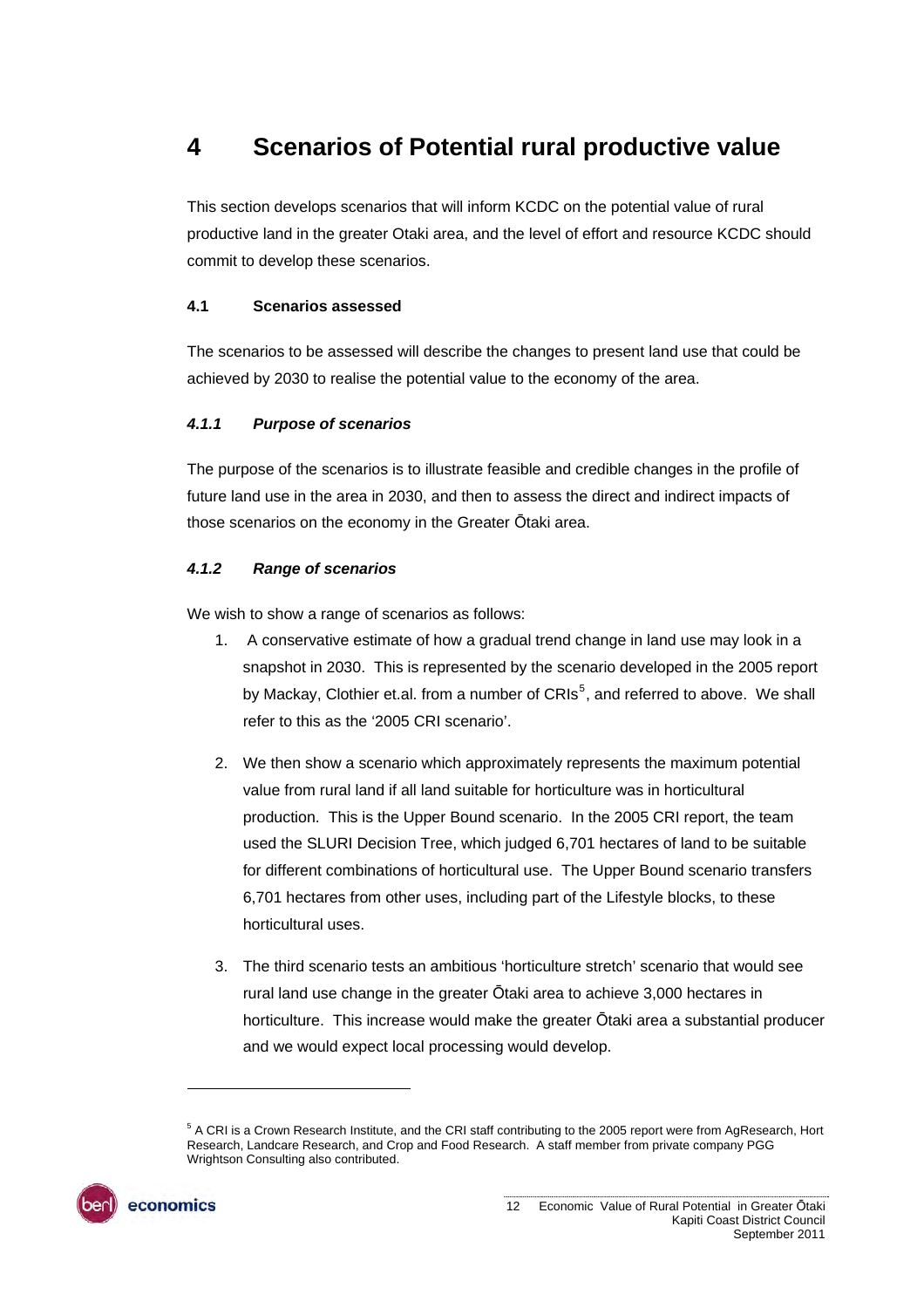4. A fourth scenario for which we give an outline concept, is a development from the 'horticultural stretch' scenario, where the horticulture and processing in rural Greater Ōtaki are integrated into a 'fine food overnight visitor experience' offered to residents of the Wellington and Manawatu regions, and to 'interactive' tourists from further afield.

#### <span id="page-12-0"></span>**4.2 Scenario 1: The 2005 CRI scenario**

The 2005 research concentrated on horticultural production and developed *'A simple scenario to show one option for increasing the land in horticultural activities by 50%, taking it from 672 hectares to 1,009 hectares*'. The 2005 CRI report team used the SLURI<sup>[6](#page-12-2)</sup> Decision Tree and determined that the potential land area suitable for different combinations of horticulture crop production was 6,701 hectares, as shown by [Table 4.1](#page-12-1) below.

<span id="page-12-1"></span>

| Crop               | Current         |      | All Crops Berry fruit BFMN* MBN* |     |            | $OVP^*$ | $OV^*$ | <b>Total</b> |
|--------------------|-----------------|------|----------------------------------|-----|------------|---------|--------|--------------|
| Potential          | 672             | 2129 | 649                              | 708 | 273        | 1215    | 1725   | 6701         |
| Nursery            | 35              |      |                                  |     | 53         |         |        | 53           |
| <b>Flowers</b>     | 25 <sub>l</sub> |      |                                  | 38  |            |         |        | 38           |
| Berryfruit         | 27              |      | 40                               |     |            |         |        | 40           |
| Vegetables         | 230             |      |                                  | 125 | 220        |         |        | 345          |
| Pipfruit           | 83              |      |                                  |     |            | 125     |        | 125          |
| Viticulture        | 42              |      |                                  |     |            |         | 63     | 63           |
| Olives             | 127             |      |                                  |     |            |         | 190    | 190          |
| Other Hort         | 104             | 156  |                                  |     |            |         |        | 156          |
| <b>Amount used</b> | 673             | 156  | 40                               | 163 | <b>273</b> | 125     | 253    | 1010         |

|  | Table 4.1: 2005 CRI scenario economic value rural land 2030 |  |  |  |
|--|-------------------------------------------------------------|--|--|--|
|  |                                                             |  |  |  |

*Source: 2005 CRI report*

\* B = Berry fruit, F = Flowers, M = Market gardening, N = Nurseries, O = Olives,

P = Pipfruit, V = Viticulture

Although there is the potential to increase horticultural land from 672 hectares to 6701 hectares, the CRI scenario used a very conservative, almost Business as Usual (BAU) scenario of utilising just 1,010 hectares in 2030. That is, increasing horticultural activities by 50 percent from 672 hectares to 1,010 hectares. [Table 4.1](#page-12-1) shows the land use under a BAU scenario, where the 1,010 hectares of land is shared amongst the land uses in the same proportions as the present 670 hectares in horticultural production.

To reflect the change in land-use to the greater Ōtaki area, the increase in horticultural land is assumed to come from land currently used by the sheep, beef, and cropping; and dairy

<span id="page-12-2"></span><sup>&</sup>lt;sup>6</sup> SLURI: Sustainable Land Use Research Initiative of these CRIs.



l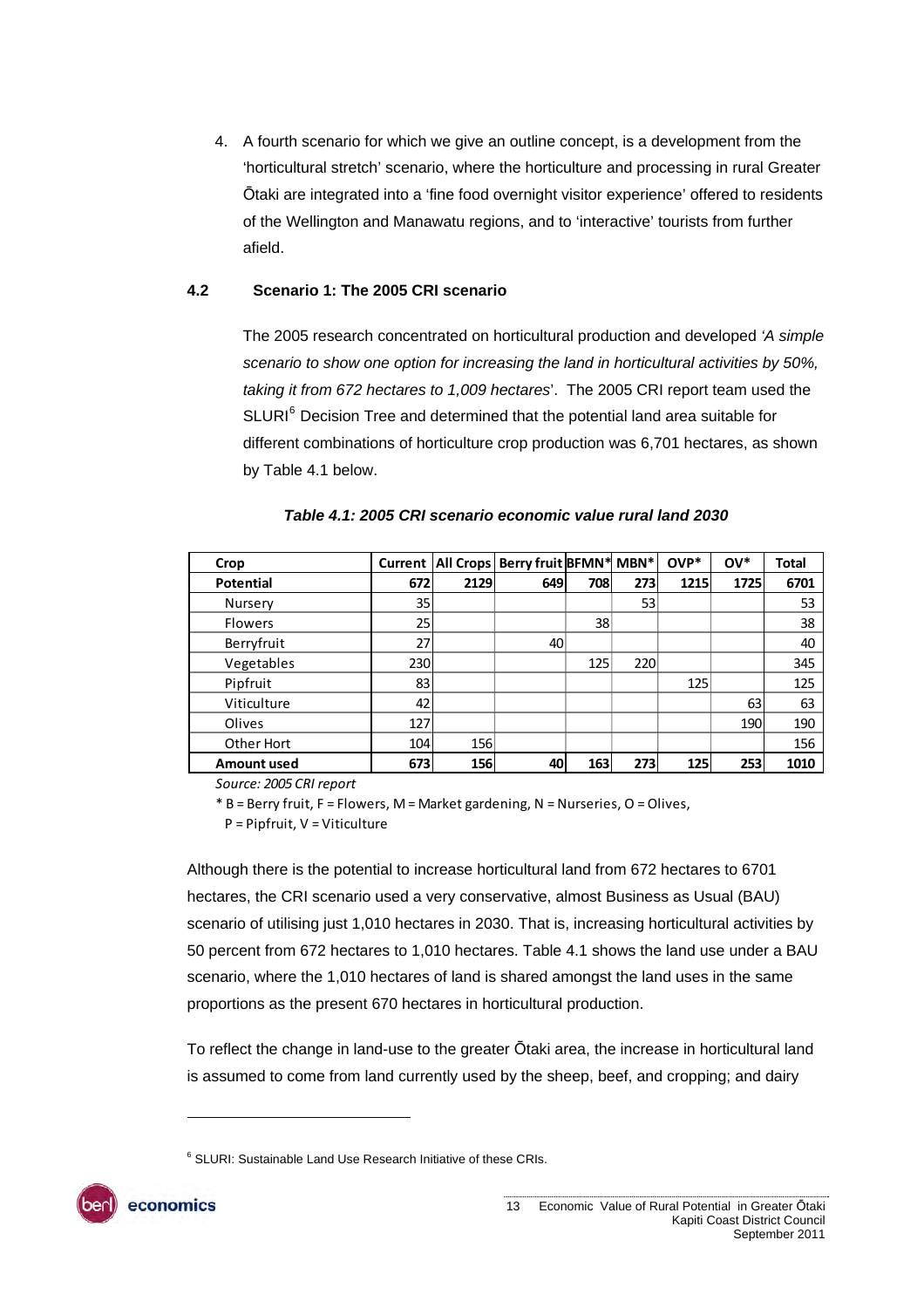industries (shown in [Figure 4.1](#page-13-0) below). Land used for sheep, beef, cropping, and dairy accounts for 15 percent of land in the greater Ōtaki area and is generally suitable for horticultural production due to its flatness. Also, using land suitable for sheep, beef, cropping and dairy land is a conservative estimate, as the cost is measurable and scenarios will therefore reflect the true cost of changing current land-use.

<span id="page-13-0"></span>



*Source: Landcare Research Report, 2010* 

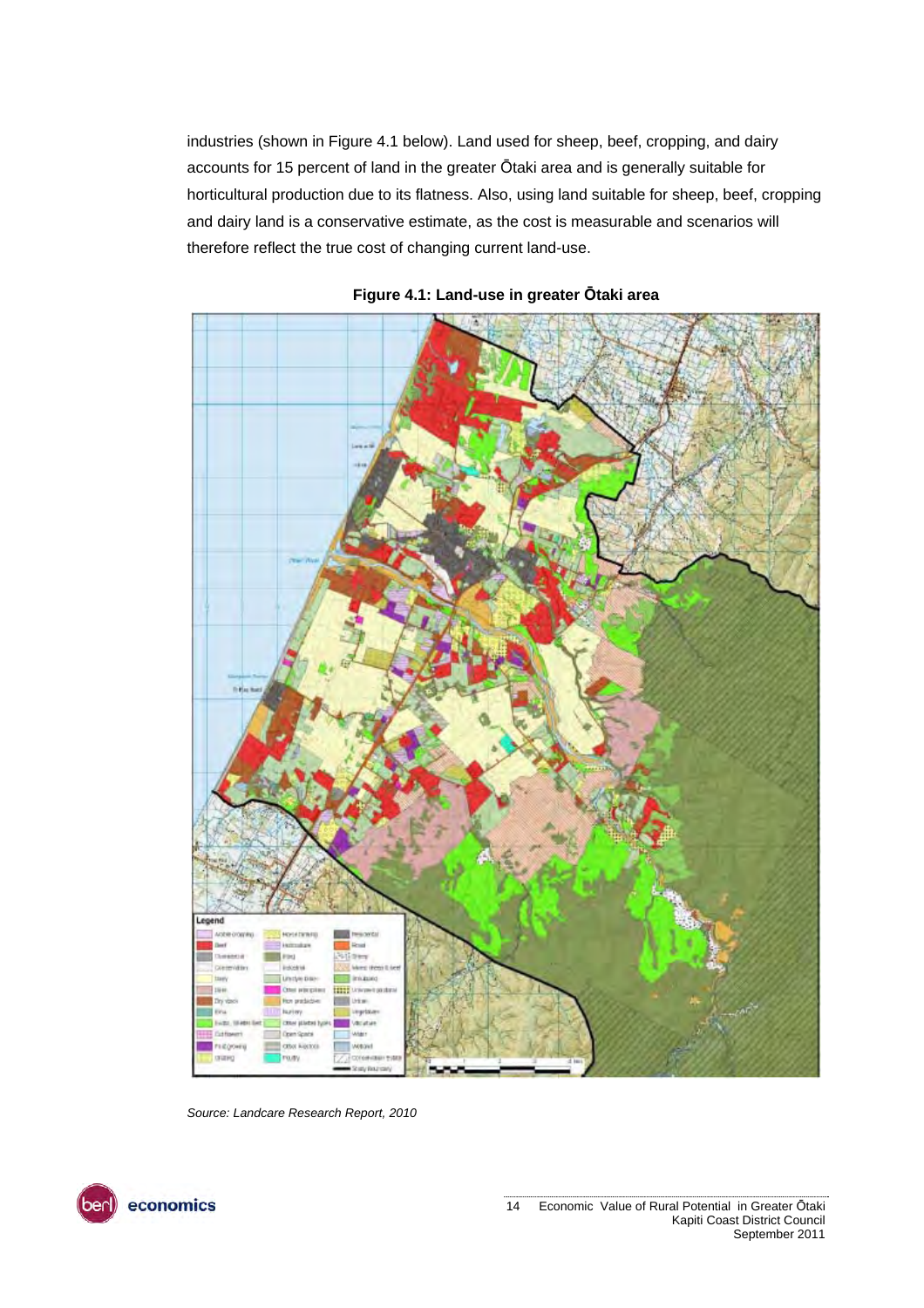The light yellow area represents the amount of land in dairy, the red area represents land in beef, the white spotted areas represent the area in Sheep and the light purple area represents arable cropping.

#### *4.2.1 2005 CRI Scenario results – direct impact*

[Table 4.2](#page-14-0) shows the direct impact of increasing horticultural activities from 672 hectares to 1009 hectares (50%).

<span id="page-14-0"></span>

|                               |               | <b>Direct Impact</b> |                    |                    |                          |  |
|-------------------------------|---------------|----------------------|--------------------|--------------------|--------------------------|--|
| Land Use                      | Area          | <b>Gross Output</b>  | <b>Value Added</b> |                    | <b>Employment (FTEs)</b> |  |
|                               | (ha)          | (\$mn)               | (5mn)              | Otaki In<br>region | Rest of<br><b>NZ</b>     |  |
| Urban                         | 945           |                      |                    |                    |                          |  |
| Peri Urban                    | 1,645         | \$0.66               | \$0.2\$            | $\overline{2}$     |                          |  |
| <b>Primary industry</b>       |               |                      |                    |                    |                          |  |
| Horticulture                  | 1,010         | \$21.2\$             | \$9.5              | 178                | $\Omega$                 |  |
| Sheep, beef and cropping      | 1,755         | \$1.7                | \$0.6\$            | 9                  | 4                        |  |
| Dairy and cattle farming      | 3,990         | \$18.3               | \$7.9              | 102                | 20                       |  |
| Other farming                 | 1,400         | \$0.8\$              | \$0.2\$            | 5                  | $\Omega$                 |  |
| Forest plantation             | 1,706         | \$2.4\$              | \$0.7              | 6                  | $\Omega$                 |  |
| <b>Total Primary industry</b> | 9,861         | \$44.5               | \$19.0             | 299                | 25                       |  |
| <b>Conservation etc.</b>      | 27,625        |                      |                    |                    |                          |  |
| <b>TOTAL</b>                  | 40,076        | \$45.2               | \$19.2\$           | 301                | 25                       |  |
| Increase from present         | <b>Number</b> | \$5.7                | \$2.6              | 51                 | $-2$                     |  |
|                               | %             | 14%                  | 15%                | 21%                | -6%                      |  |

**Table 4.2: 2005 CRI Scenario results – direct impact in 2030** 

*Sources: BERL database and numerous.*

Increasing horticultural land by 337 hectares increases Gross Output to \$45.2 million, Value Added (GDP) to \$19.2 million and FTEs to 301 in the greater Ōtaki area. In comparison with the current situation, Gross Output increased by \$5.7 million (14%), GDP increased by \$2.6 million (15%), and FTEs increased by 51 (21%).

FTEs for New Zealand have declined by 2 (6%). This means that the greater Ōtaki area has not only gained jobs that were usually outside of the Ōtaki area, but also that new jobs have been created. This increase in jobs is due to the increase in economic activity within the area due to its increased production of horticultural crops.

#### *4.2.2 2005 CRI Scenario results – total impact*

The total impact of increasing horticultural activities by 337 hectares is presented in [Table](#page-15-1)  [4.3](#page-15-1) below. This is the total impact including the indirect and induced impacts.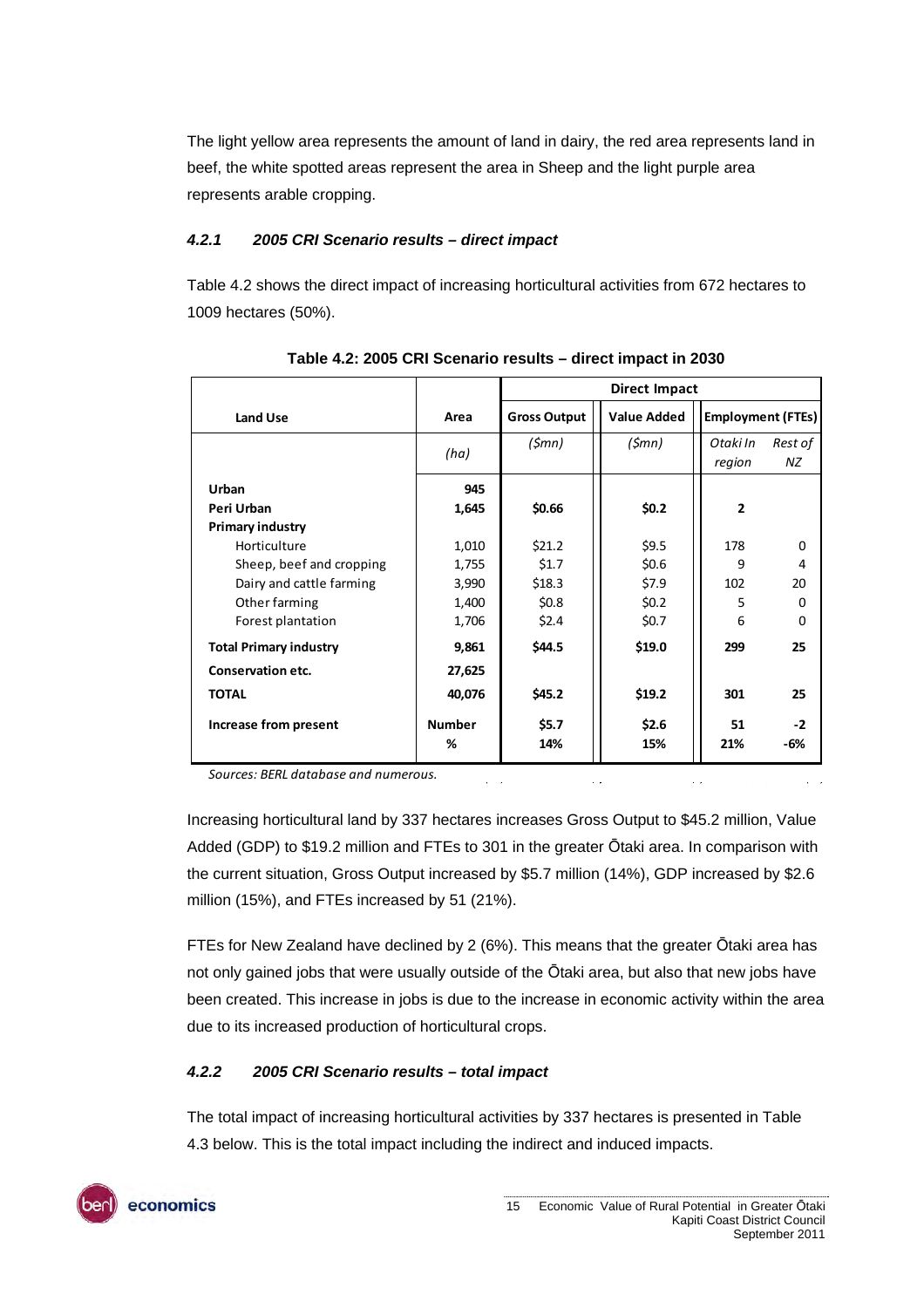<span id="page-15-1"></span>

|                               |                    | <b>Total Impacts</b> |                |                    |                    |                    |                          |  |
|-------------------------------|--------------------|----------------------|----------------|--------------------|--------------------|--------------------|--------------------------|--|
| Land Use                      | Area               | Gross Output (\$mn)  |                |                    | Value Added (\$mn) |                    | <b>Employment (FTEs)</b> |  |
|                               | (ha)               | Otaki In<br>region   | <b>Rest NZ</b> | Otaki In<br>region | <b>Rest NZ</b>     | Otaki In<br>region | <b>Rest NZ</b>           |  |
| Urban                         | 945                |                      |                |                    |                    |                    |                          |  |
| Peri Urban                    | 1,645              | \$1.1                |                |                    |                    |                    |                          |  |
| Primary industry              |                    |                      |                |                    |                    |                    |                          |  |
| Horticulture                  | 1,010              | \$34.0               | \$18.5         | \$15.1             | \$8.8              | 267                | 73                       |  |
| Sheep, beef and cropping      | 1,755              | \$3.1                | \$1.5          | \$1.3              | \$0.6              | 18                 | $\mathbf{1}$             |  |
| Dairy and cattle farming      | 3,990              | \$29.3               | \$14.5         | \$12.7             | \$6.6              | 164                | 51                       |  |
| Other farming                 | 1,400              | \$1.4                | \$0.8\$        | \$0.5              | \$0.4\$            | 8                  | 4                        |  |
| Forest plantation             | 1,706              | \$3.8                | \$2.6          | \$1.5              | \$1.1              | 16                 | 9                        |  |
| <b>Total Primary industry</b> | 9,861              | \$71.6               | \$37.9         | \$31.1             | \$17.5             | 472                | 139                      |  |
| <b>Conservation etc.</b>      | 27,625             |                      |                |                    |                    |                    |                          |  |
| <b>TOTAL</b>                  | 40,076             | \$72.7               | \$37.9         | \$31.1             | \$17.5             | 472                | 139                      |  |
| Increase from present         | <b>Number</b><br>% | \$9.1<br>14%         | \$5.0<br>15%   | \$4.1<br>15%       | \$2.4<br>16%       | 76<br>19%          | 21<br>18%                |  |

**Table 4.3: 2005 CRI Scenario results – Total impacts in 2030** 

*Sources: BERL database and numerous.*

The impact of increasing horticultural activities in the greater Ōtaki area results in total impacts of \$72.7 million in Gross Output, \$31.1 million in GDP and 472 FTEs. In comparison with current land-use of 672 hectares, Gross Output has increased by 9.1 million (14%), GDP by \$4.1 million (15%) and FTEs by 75 (19%).

Increasing horticultural activities in the greater Ōtaki area will also increase Gross Output, GDP and Employment throughout the rest of New Zealand.

#### <span id="page-15-0"></span>**4.3 Scenario 2: Horticulture Upper Bound scenario**

This Upper Bound scenario aims to approximately represent the maximum potential value from rural land if all land suitable for horticulture was in horticultural production. In the 2005 CRI report the team used the SLURI Decision Tree, which judged 6,701 hectares of land to be suitable for different combinations of horticultural use. The Upper Bound scenario transfers 6,031 hectares from other uses, including part of the Lifestyle blocks, to these a combination of horticultural uses that reflects the SLURI pattern. The pattern we model does not purport to be the optimum pattern of land use in 2030. Even if we were able to assess in detail the optimum specific use for each piece of land now, which even SLURI did not attempt to do, we can be certain that there will be considerable change by 2030 in horticultural product markets, production technologies and thus relative profitability. Thus the optimum land use in 2030 is not known now.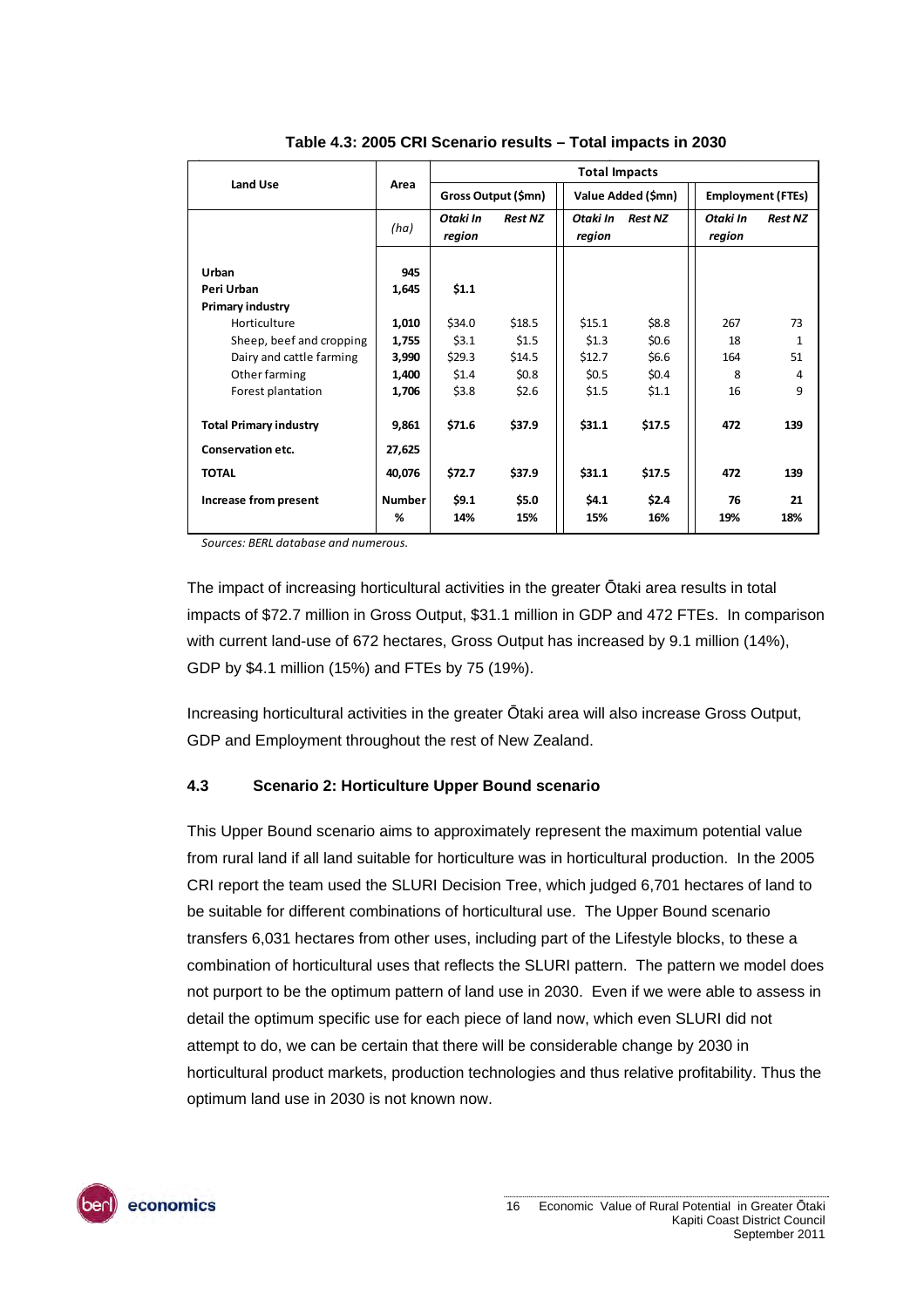#### *4.3.1 Scale of dynamic land use in New Zealand horticulture*

The maximum potential area in horticulture in the greater Ōtaki area has been judged at 6,701 hectares, and this compares with national figures for the major areas of horticulture in recent years of about 40,000 hectares of field vegetables and about 68,000 hectares of fruit orchards, including vineyards. As with the present Ōtaki pattern, and the national picture, it is likely that horticultural land use in Ōtaki in future will be predominantly field vegetables and fruit orchards.

The 6,700 hectares potential for horticulture in the Ōtaki area would be a substantial but not inordinately large share of this 108,000 hectares nationally. The 108,000 hectares recorded in 2009 had increased from an area of 86,000 hectares recorded in 1990, an increase by 22,000 hectares in 19 years. It is therefore conceivable that horticulture in the area in Ōtaki could expand towards the potential of 6,700 hectares over the coming 19 years to 2030, within the context of continuing New Zealand horticulture crop expansion.

The scale of land use in field vegetables has been relatively stable at 40,000 hectares a year since 1990, and the fruit orchards were stable at about 46,000 hectares from 1990 to 1996, then increased steadily to 68,000 hectares by 2009. The areas grown in individual specific horticulture crops, however have been anything but stable or steady in their growth over the period.

The main field vegetable crops (by area) in 2009 were potatoes, squash, peas (fresh and process), sweetcorn, onions, broccoli, and lettuce. These seven accounted for 37,000 of the 40,000 hectares in field vegetables in 2009. All of these except peas had increased since 1990, but other previously large crops of asparagus, outdoor tomatoes, cabbage, cauliflower and green beans had reduced considerably.

A similar picture emerges for orchard fruit. The main orchard fruit crops (by area) in 2009 were wine-grapes, kiwifruit, apples, avocados, olives and blackcurrants. These six accounted for 61,000 of the 68,000 hectares in orchard fruit in 2009. Three of these had increased substantially since 1990, namely winegrapes (500%+), avocados (200%+), and blackcurrants (80%). The other three had declined, kiwifruit 24%, apples 18% since 1990, and olives had declined since 2002. Most other fruits had declined, and this list includes boysenberries, pears (including Nashi), peaches, apricots, nectarines, feijoas, tamarillos, passionfruit, persimmons, oranges, grapefruit, tangelos, strawberries and raspberries. The total area in these fifteen crops had more than halved from 8,200 hectares in 1990 to under 4,000 hectares in 2009.

The pattern of land use in horticultural crops is therefore dynamic over time. This means that it is difficult, if not impossible to forecast the likely pattern of crop production in New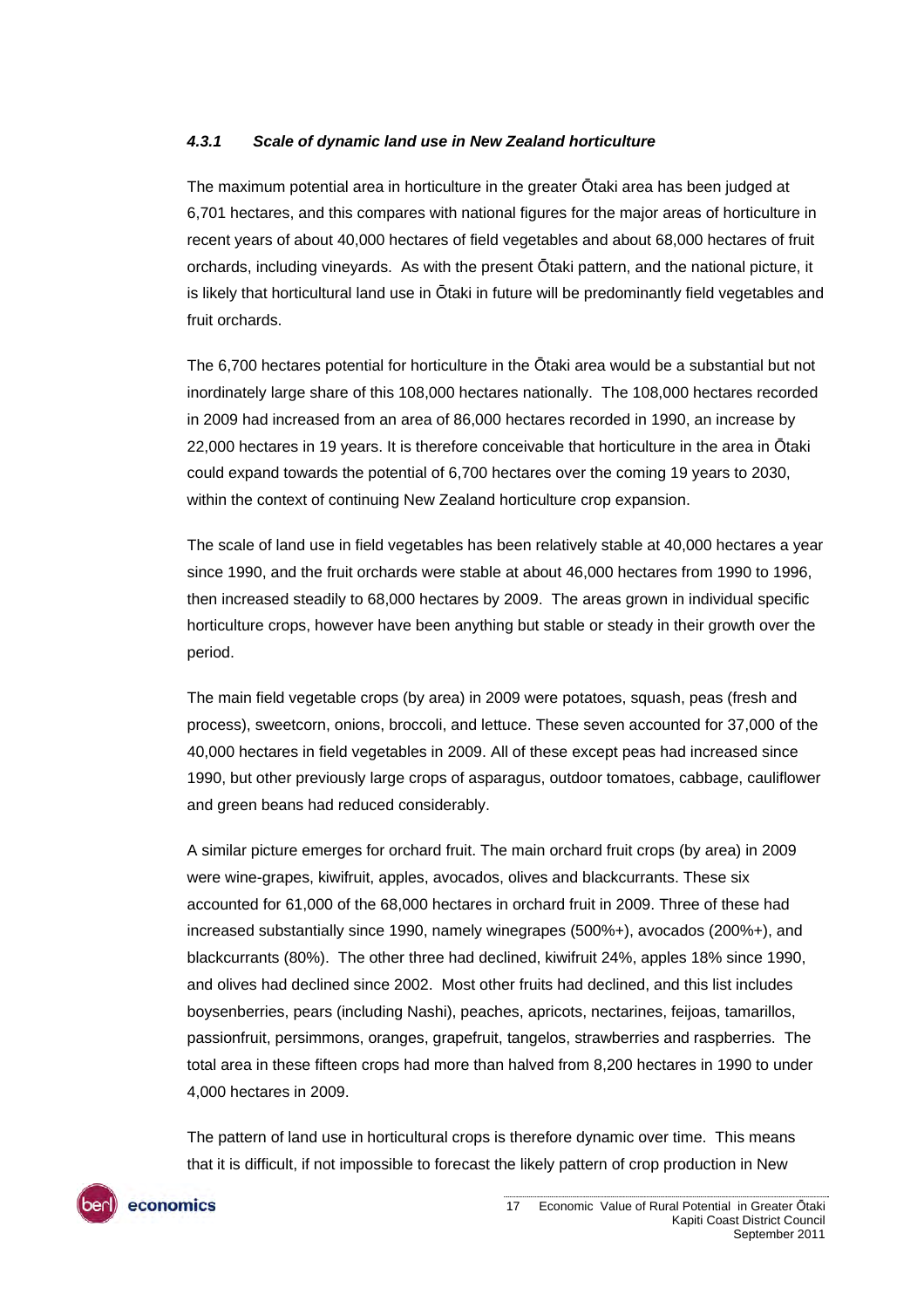Zealand in 2030. However it also means that as markets and production technologies for different crops change over time, there will be opportunities for the Ōtaki area to enter into or expand areas of production of the favourable crops in the period from now to 2030.

#### *4.3.2 Upper Bound scenario land use pattern*

For this scenario we had to make judgement calls about the present land uses of the 6,031 additional hectares transferred to horticulture to increase horticulture from the present 670 hectares, to 6,701 hectares.

<span id="page-17-0"></span>We have assumed that some of the land suitable for horticulture is at present in lifestyle blocks. Otherwise, horticulture is assumed to be feasible on much of the land in all other agricultural and pastoral uses. The actual pattern of land use modelled is shown below.

| <b>Land Use</b>               | Area   |
|-------------------------------|--------|
|                               | (ha)   |
| Urban                         | 945    |
| Peri Urban                    | 1,042  |
| <b>Primary industry</b>       |        |
| Horticulture                  | 6,701  |
| Sheep, beef and cropping      | 517    |
| Dairy and cattle farming      | 1,145  |
| Other farming                 | 395    |
| Forest plantation             | 1,706  |
| <b>Total Primary industry</b> | 10,464 |
| <b>Conservation etc.</b>      | 27,625 |
| TOTAL                         | 40,075 |

**Table 4.4: Horticulture Upper Bound scenario land use** 

*Sources: BERL database and numerous.*

#### *4.3.3 Upper Bound pattern of horticulture land use*

The 2005 research reported on the SLURI allocation of 6,701 hectares of land into combination groupings as follows:

| Berry fruit                                | 649   |
|--------------------------------------------|-------|
| Berries, flowers, market garden, nurseries | 708   |
| Market garden, berries, nurseries          | 273   |
| Olives, viticulture, pipfruit              | 1.216 |
| Olives, viticulture                        | 1,725 |
|                                            |       |

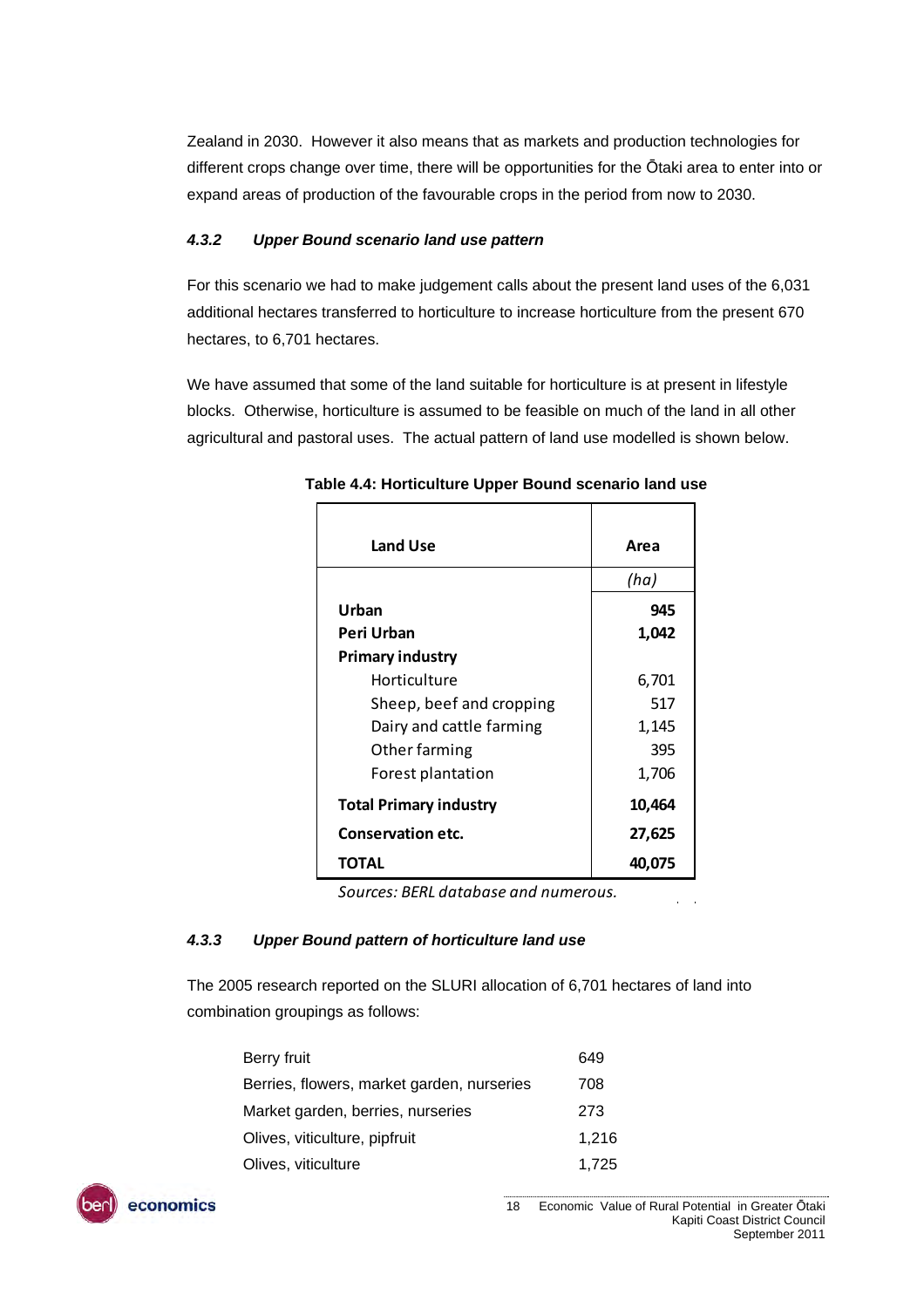| All crops | 2,130 |
|-----------|-------|
| Total     | 6,701 |

Within these combinations we allocated the areas to specific crops, largely reflecting the present pattern of land use, and particularly allocating significant areas to the general classifications 'other horticulture' and Other planted fruit types, including olives. These areas are likely to be utilised by emerging future crops.

<span id="page-18-0"></span>The consequent detailed horticultural land use shows a shift in emphasis from field vegetables to permanent orchard crops. This reflects also the national pattern over the last 19 years.

| Horticulture crop types           | Area  |        |
|-----------------------------------|-------|--------|
|                                   | (ha)  | (%)    |
| Nursery                           | 59    | 0.15%  |
| Cut flowers                       | 8     | 0.02%  |
| Vegetables                        | 631   | 1.57%  |
| Horticulture (other)              | 642   | 1.60%  |
| Annual                            | 1,339 | 3.34%  |
| Fruit growing (pipfruit)          | 579   | 1.45%  |
| Fruit growing (berries)           | 1,050 | 2.62%  |
| Viticulture                       | 681   | 1.70%  |
| Other planted types (plus Olives) | 2,734 | 6.82%  |
| Permanent                         | 5,045 | 12.59% |
| <b>Total Horticulture</b>         | 6,701 | 16.72% |

**Table 4.5: Horticulture Upper Bound horticultural land use** 

*Sources: BERL database and numerous.*

The total share of land shown (16.7%) is the share of the total land recorded in the 2005 report.

#### *4.3.4 Shape of the land use economy with Upper Bound horticulture*

If the District was utilising all possible land in horticulture, there would be well-developed servicing industries in the Ōtaki area, and so much less of these production costs would be spent outside the area. In other words the multipliers of activity generated by this horticultural production would be more similar to those in regions with substantial horticultural production, like Canterbury and Hawke's Bay. We have made these adjustments, and an indication of the land use economy with 6,701 hectares applied to horticulture in the above pattern is shown below.

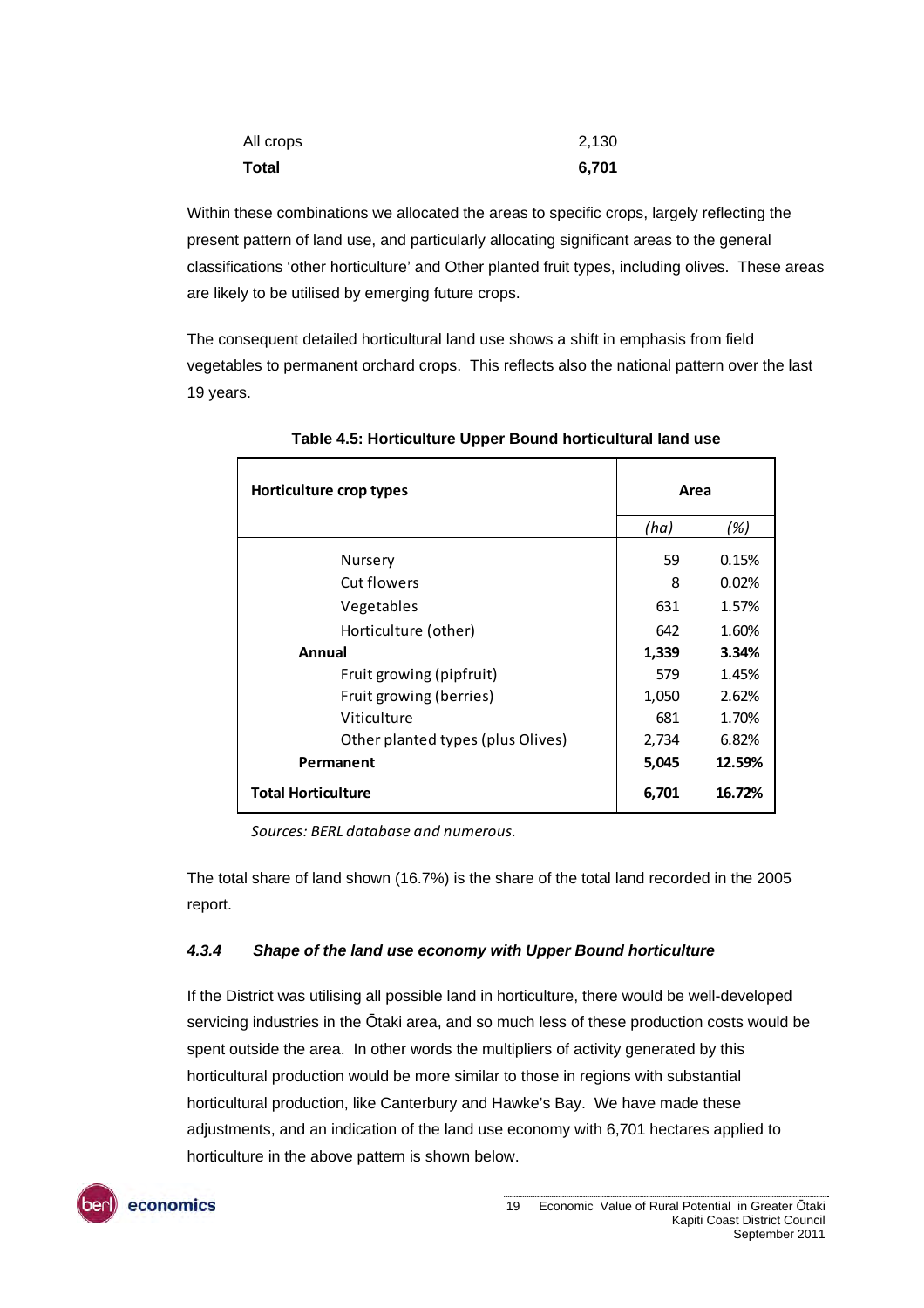<span id="page-19-0"></span>

|                               |               | <b>Direct Impact</b> |                    |                          |               |
|-------------------------------|---------------|----------------------|--------------------|--------------------------|---------------|
| Land Use                      | Area          | <b>Gross Output</b>  | <b>Value Added</b> | <b>Employment (FTEs)</b> |               |
|                               | (ha)          | (\$mn)               | (\$mn)             | Otaki In<br>region       | Rest of<br>ΝZ |
| Urban                         | 945           |                      |                    |                          |               |
| Peri Urban                    | 1,042         | \$0.42               | \$0.1              | 1                        |               |
| <b>Primary industry</b>       |               |                      |                    |                          |               |
| Horticulture                  | 6,701         | \$119.4              | \$53.1             | 999                      | $\Omega$      |
| Sheep, beef and cropping      | 517           | \$0.5                | \$0.2\$            | 3                        | 1             |
| Dairy and cattle farming      | 1,145         | \$5.3\$              | \$2.3              | 30                       | 6             |
| Other farming                 | 395           | \$0.2\$              | \$0.1              | 1                        | 0             |
| Forest plantation             | 1,706         | \$2.4\$              | \$0.7              | 6                        | 0             |
| <b>Total Primary industry</b> | 10,464        | \$127.8              | \$56.4             | 1,039                    | 8             |
| <b>Conservation etc.</b>      | 27,625        |                      |                    |                          |               |
| <b>TOTAL</b>                  | 40,075        | \$128.3              | \$56.6             | 1,040                    | 8             |
| Difference from present       | <b>Number</b> | \$88.8               | \$39.9             | 790                      | $-19$         |
|                               | %             | 225%                 | 240%               | 316%                     | $-71%$        |

**Table 4.6: Horticulture Upper Bound direct impact** 

*Sources: BERL database and numerous.*

If all land possible was used in horticulture, the Gross Output (or total sales) from the land uses would be \$128 million per year, about \$88 million, or 225% more than under current land use. The GDP or value added would be about \$57 million, a figure \$40 million or 240% greater than under current land use, and direct employment in the greater Ōtaki area would be 1,040 FTEs, which is 790, or 316% more than under current land use.

#### *4.3.5 Indirect impacts on the economy with Upper Bound horticulture*

The direct impacts would feed through to the rest of the economy of in the greater Ōtaki area, through the multiplier mechanism.

The estimation indicates that if all possible land was applied to horticulture, the total impacts on the economy, including multipliers, of the Gross Output, the Value Added, and the Employment, would all be over 300% greater than they are under the current land use. This would have the Ōtaki area's total contribution to the District's GDP at \$115 million per year, compared with the present estimated contribution of \$27 million per year.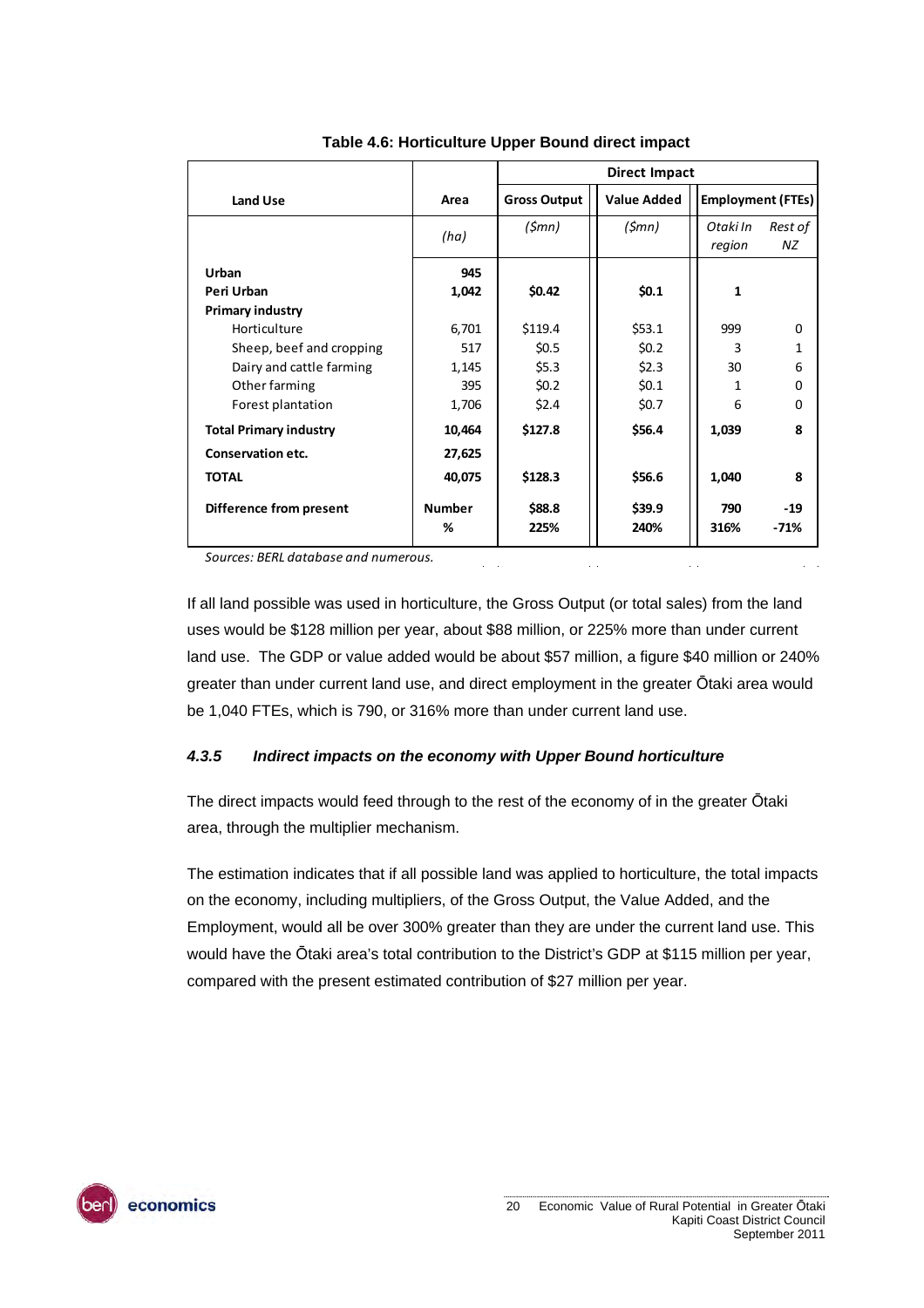<span id="page-20-1"></span>

|                               |               | <b>Total Impacts</b> |                |                    |                    |                    |                          |  |
|-------------------------------|---------------|----------------------|----------------|--------------------|--------------------|--------------------|--------------------------|--|
| <b>Land Use</b>               | Area          | Gross Output (\$mn)  |                |                    | Value Added (\$mn) |                    | <b>Employment (FTEs)</b> |  |
|                               | (ha)          | Otaki In<br>region   | <b>Rest NZ</b> | Otaki In<br>region | <b>Rest NZ</b>     | Otaki In<br>region | <b>Rest NZ</b>           |  |
| Urban                         | 945           |                      |                |                    |                    |                    |                          |  |
| Peri Urban                    | 1,042         | \$0.7                |                |                    |                    |                    |                          |  |
| <b>Primary industry</b>       |               |                      |                |                    |                    |                    |                          |  |
| Horticulture                  | 6,701         | \$244.7              | \$50.0         | \$108.9            | \$25.5             | 1,699              | 211                      |  |
| Sheep, beef and cropping      | 517           | \$0.9                | \$0.4\$        | \$0.4\$            | \$0.2\$            | 5                  | $\Omega$                 |  |
| Dairy and cattle farming      | 1,145         | \$8.5                | \$4.2          | \$3.7              | \$1.9              | 48                 | 15                       |  |
| Other farming                 | 395           | \$0.4\$              | \$0.2\$        | \$0.1              | \$0.1              | 2                  | 1                        |  |
| Forest plantation             | 1,706         | \$3.8                | \$2.6          | \$1.5              | \$1.1              | 16                 | 9                        |  |
| <b>Total Primary industry</b> | 10,464        | \$258.4              | \$57.5         | \$114.6            | \$28.8             | 1,770              | 236                      |  |
| <b>Conservation etc.</b>      | 27,625        |                      |                |                    |                    |                    |                          |  |
| <b>TOTAL</b>                  | 40,075        | \$259.1              | \$57.5         | \$114.6            | \$28.8             | 1,770              | 236                      |  |
| Difference from present       | <b>Number</b> | \$195.5              | \$24.7         | \$87.6             | \$13.7             | 1,374              | 119                      |  |
|                               | %             | 307%                 | 75%            | 324%               | 91%                | 347%               | 101%                     |  |

**Table 4.7: Horticulture Upper Bound total impact** 

The fact that full utilisation of all horticultural land would result in a very significantly larger economy provides stimulus to draw up a scenario with a reasonably large, but probably achievable utilisation of about one-half of the possible horticultural land. This is now explored in a Horticulture Stretch scenario.

#### <span id="page-20-0"></span>**4.4 Scenario 3: Horticulture Stretch scenario**

This Horticulture Stretch scenario explores the pragmatic possibility of expanding horticultural land use towards its horticultural maximum by 2030. As shown above, the 2005 CRI report team determined that the potential land area suitable for different combinations of horticulture crop production was 6,701 hectares, and the 2011 report at Page 86 repeated this estimate of 6,701 hectares and said that with small parcels of land removed, the appropriate area is 4,727 hectares.

We have explored and assessed changes in horticultural crop production over the years as reported in section 4.3.1 above. On the basis of this assessment, and to be relatively conservative, we have assumed that 3,000 hectares of land would be in horticultural production in the Greater Ōtaki area by 2030. The scale of production would then be such that some of the production would be processed within the area.

The pattern of production in different crops will be dependent upon a whole range of factors, especially the availability and strength of markets, local and external, and of profitable production technologies. With the more intensive forms of horticultural production it is probable that some crops will require irrigation.

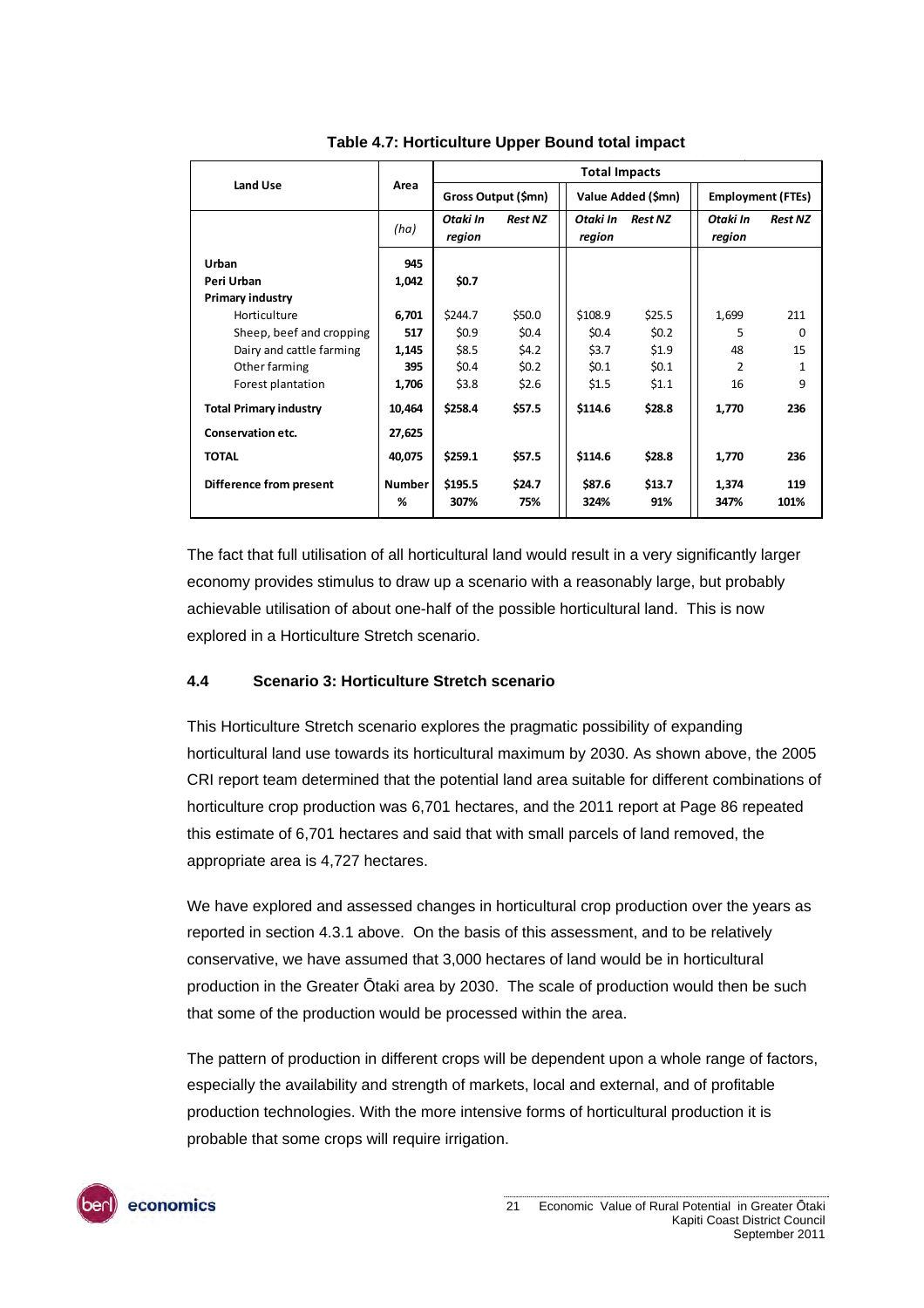It is beyond the scope of this study to investigate the crop needs, and the availability of water for irrigation of different crops. However there is information available publicly at the Regional Council level.<sup>[7](#page-21-1)</sup> This information indicates that for the Greater Wellington Regional Council, water consented for irrigation is 133 million  $m<sup>3</sup>$  per year. The actual water use for irrigation 2009-10 was 28 million m<sup>3</sup>, or just 21% of the consented volume. The accompanying map in the report indicates that a significant proportion of the GWRC irrigation consents are in the Kapiti / Ōtaki area. It would appear from this information that additional water could be available for irrigation of horticultural crops in the Ōtaki area.

#### *4.4.1 Horticulture Stretch scenario land use pattern*

<span id="page-21-0"></span>The 3,000 hectares is a combination of horticultural crops currently produced in the greater Ōtaki area. We have assumed that the total area of 3,000 hectares of land comes from horticulture (670 hectares), with the additional 2,330 hectares being split evenly between general sheep, beef and cropping, dairy, and a small amount from the lifestyle land use. The land use changes for this scenario are displayed in [Table 4.8](#page-21-0) below.

| <b>Land Use</b>               | Area   |
|-------------------------------|--------|
|                               | (ha)   |
| Urban                         | 945    |
| Peri Urban                    | 1,545  |
| <b>Primary industry</b>       |        |
| Horticulture                  | 3,000  |
| Sheep, beef and cropping      | 810    |
| Dairy and cattle farming      | 3,045  |
| Other farming                 | 1,400  |
| Forest plantation             | 1,706  |
| <b>Total Primary industry</b> | 9,961  |
| <b>Conservation etc.</b>      | 27,625 |
| TOTAL                         | 40,076 |

**Table 4.8: Horticulture Stretch scenario land use change by 2030** 

*Sources: BERL database and numerous.*

The detailed horticultural land uses, and the assessed gross output or sales from each activity are shown below.

<span id="page-21-1"></span><sup>7</sup> *Update of water allocation data and estimate of actual water use and consented takes 2009-10*. Aqualinc, for Ministry of Environment, Wellington. October 2010.



l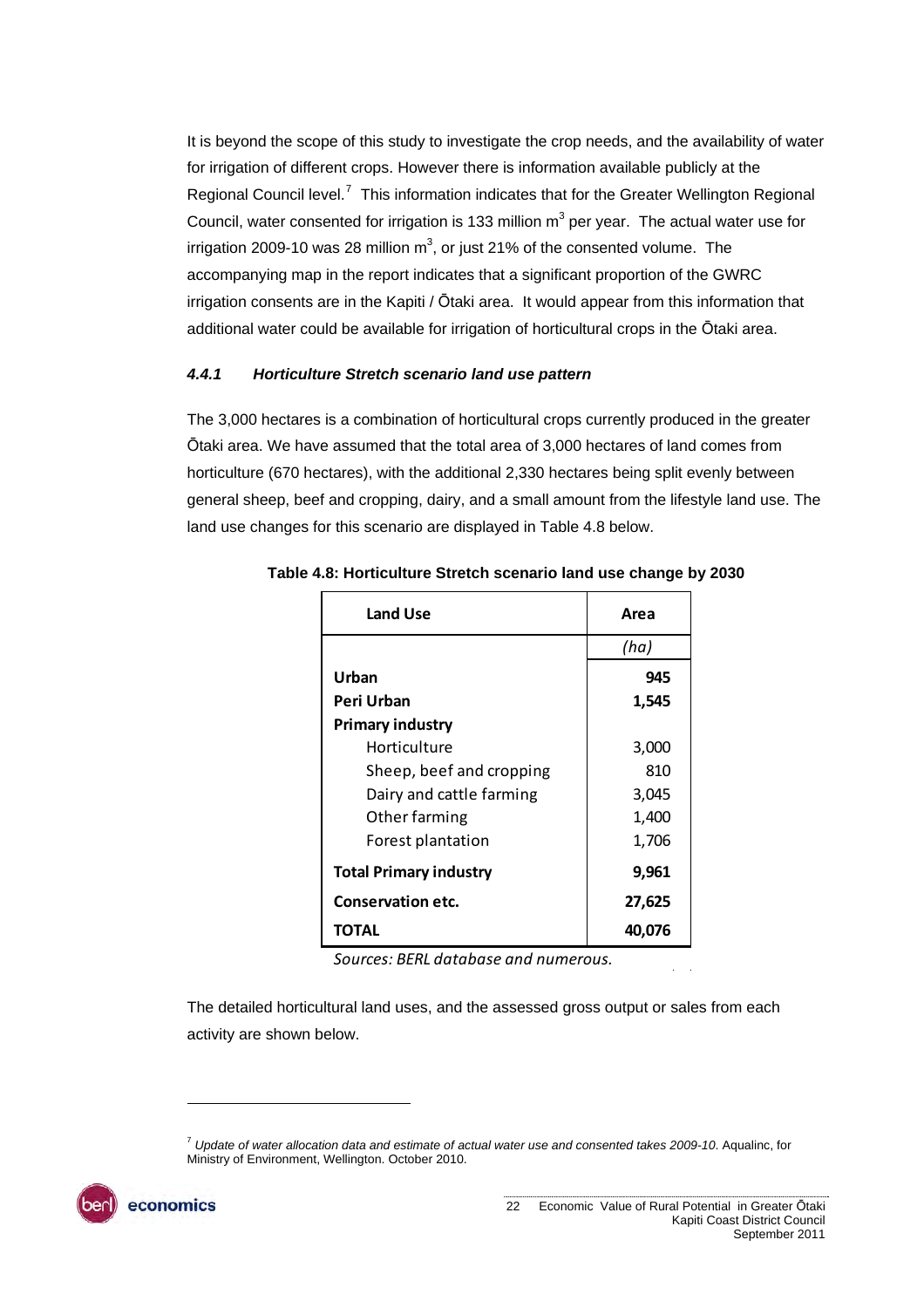<span id="page-22-0"></span>

| Horticulture crop types           | Area  |       | <b>Gross Output or</b><br>'Sales' |
|-----------------------------------|-------|-------|-----------------------------------|
|                                   | (ha)  | (%)   | (5'000)                           |
| Nursery                           | 60    | 0.15% | \$1,493.0                         |
| Cut flowers                       | 11    | 0.03% | \$279.9                           |
| Vegetables                        | 642   | 1.60% | \$18,453.4                        |
| Horticulture (other)              | 653   | 1.63% | \$8,619.5                         |
| Annual                            | 1,366 | 3.41% | \$28,845.8                        |
| Fruit growing (pipfruit)          | 336   |       | \$14,372.9                        |
| Fruit growing (berries)           | 600   | 1.50% | \$17,805.0                        |
| Viticulture                       | 187   | 0.47% | \$2,143.6                         |
| Other planted types (plus Olives) | 511   | 1.28% | \$5,113.5                         |
| Permanent                         | 1,634 | 4.08% | \$39,435.0                        |
| <b>Total Horticulture</b>         | 3,000 | 7.49% | \$68,280.8                        |

#### **Table 4.9: Horticulture Stretch horticulture land use 2030**

*Sources: BERL and numerous.*

#### *4.4.2 Horticulture Stretch land use economy*

An appropriate multiplier has been applied to assess the impact of this scenario's land-use combination in the greater Ōtaki area. We have adjusted the multiplier from one that is from a low multiplier region with a relatively small horticulture sector, like Wairarapa, to a multiplier which is between that of two major processing areas such as Manawatu and Canterbury. The direct impact of Scenario 2 is shown in [Table 4.10](#page-22-1) below.

<span id="page-22-1"></span>

|                               |               | Direct Impact       |                    |                          |               |  |
|-------------------------------|---------------|---------------------|--------------------|--------------------------|---------------|--|
| <b>Land Use</b>               | Area          | <b>Gross Output</b> | <b>Value Added</b> | <b>Employment (FTEs)</b> |               |  |
|                               | (ha)          | $(\textsf{5}mn)$    | (\$mn)             | Otaki In<br>region       | Rest of<br>ΝZ |  |
| Urban                         | 945           |                     |                    |                          |               |  |
| Peri Urban                    | 1,545         | \$0.62              | \$0.2\$            | $\overline{2}$           |               |  |
| Primary industry              |               |                     |                    |                          |               |  |
| Horticulture                  | 3,000         | \$68.3              | \$30.4\$           | 572                      | $\Omega$      |  |
| Sheep, beef and cropping      | 810           | \$0.8\$             | \$0.3\$            | 4                        | 2             |  |
| Dairy and cattle farming      | 3,045         | \$12.6              | \$5.5              | 70                       | 14            |  |
| Other farming                 | 1,400         | \$0.8\$             | \$0.2\$            | 5                        | $\Omega$      |  |
| Forest plantation             | 1,706         | \$2.4\$             | \$0.7              | 6                        | $\Omega$      |  |
| <b>Total Primary industry</b> | 9,961         | \$84.9              | \$37.1             | 657                      | 16            |  |
| Conservation etc.             | 27,625        |                     |                    |                          |               |  |
| <b>TOTAL</b>                  | 40,076        | \$85.5              | \$37.3             | 658                      | 16            |  |
| Increase from present         | <b>Number</b> | \$46.0              | \$20.7             | 408                      | $-10$         |  |
|                               | %             | 117%                | 124%               | 163%                     | -38%          |  |

#### **Table 4.10: Horticulture Stretch direct impacts 2030**

*Sources: BERL database and numerous.*

economics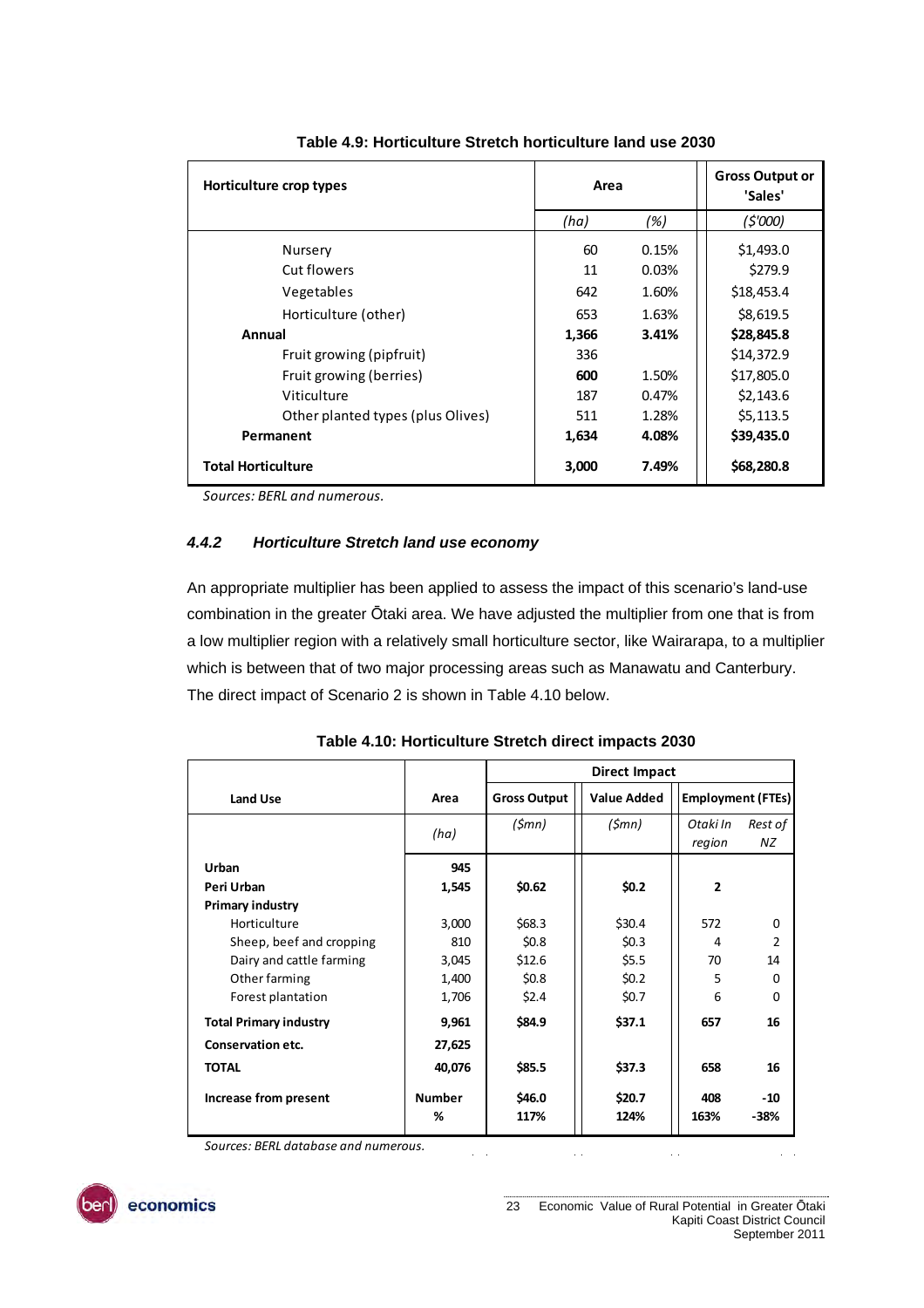The direct impact of increasing horticultural activities to 3000 hectares in the greater Ōtaki area results in \$85.5 million in Gross Output, \$37.3 million in GDP and 658 FTEs. In comparison with the current situation, Gross Output increased by \$46 million (116%), and GDP increased by \$20.7 million (124%).

FTEs also increased by 408 (163%), however at the same time, FTEs for New Zealand has declined by 10 (38%). This means that the greater Ōtaki area has not only gained jobs that were usually outside of the Ōtaki area, but also that new jobs have been created. This increase in jobs is due to the increase in economic activity within the Ōtaki due to its increased production and some processing of horticultural crops.

#### *4.4.3 Horticulture Stretch total impacts 2030*

[Table 4.11](#page-23-0) shows the total impacts of increasing horticultural activities in the greater Ōtaki area.

<span id="page-23-0"></span>

|                               |                    | <b>Total Impacts</b> |                |                    |                    |                    |                          |  |
|-------------------------------|--------------------|----------------------|----------------|--------------------|--------------------|--------------------|--------------------------|--|
| <b>Land Use</b>               | Area               | Gross Output (\$mn)  |                |                    | Value Added (\$mn) |                    | <b>Employment (FTEs)</b> |  |
|                               | (ha)               | Otaki In<br>region   | <b>Rest NZ</b> | Otaki In<br>region | <b>Rest NZ</b>     | Otaki In<br>region | <b>Rest NZ</b>           |  |
| Urban<br>Peri Urban           | 945<br>1,545       | \$1.0                |                |                    |                    |                    |                          |  |
| <b>Primary industry</b>       |                    |                      |                |                    |                    |                    |                          |  |
| Horticulture                  | 3,000              | \$133.1              | \$35.4         | \$60.8             | \$16.1             | 943                | 149                      |  |
| Sheep, beef and cropping      | 810                | \$1.4\$              | \$0.7          | \$0.6\$            | \$0.3\$            | 8                  | $\mathbf{1}$             |  |
| Dairy and cattle farming      | 3,045              | \$20.1               | \$9.9          | \$8.7              | \$4.6              | 113                | 35                       |  |
| Other farming                 | 1,400              | \$1.4                | \$0.8\$        | \$0.5              | \$0.4\$            | 8                  | 4                        |  |
| Forest plantation             | 1,706              | \$3.8                | \$2.6          | \$1.5              | \$1.1              | 16                 | 9                        |  |
| <b>Total Primary industry</b> | 9,961              | \$159.9              | \$49.5         | \$72.1             | \$22.4             | 1,087              | 198                      |  |
| Conservation etc.             | 27,625             |                      |                |                    |                    |                    |                          |  |
| <b>TOTAL</b>                  | 40,076             | \$160.9              | \$49.5         | \$72.1             | \$22.4             | 1,087              | 198                      |  |
| Increase from present         | <b>Number</b><br>℅ | \$97.4<br>153%       | \$16.7<br>51%  | \$45.1<br>167%     | \$7.3<br>48%       | 691<br>174%        | 80<br>68%                |  |

#### **Table 4.11: Horticulture Stretch total impacts 2030**

*Sources: BERL database and numerous.*

The total impact of increasing horticultural activities to 3000 hectares results in Gross Output of \$160.9 million, GDP of \$72.1 million, and 1,087 FTEs.

In comparison with the current situation, Gross Output increased by \$97.4 million (153%), GDP increased by \$45.1 million (167%), and FTEs increased by 691 (174%).

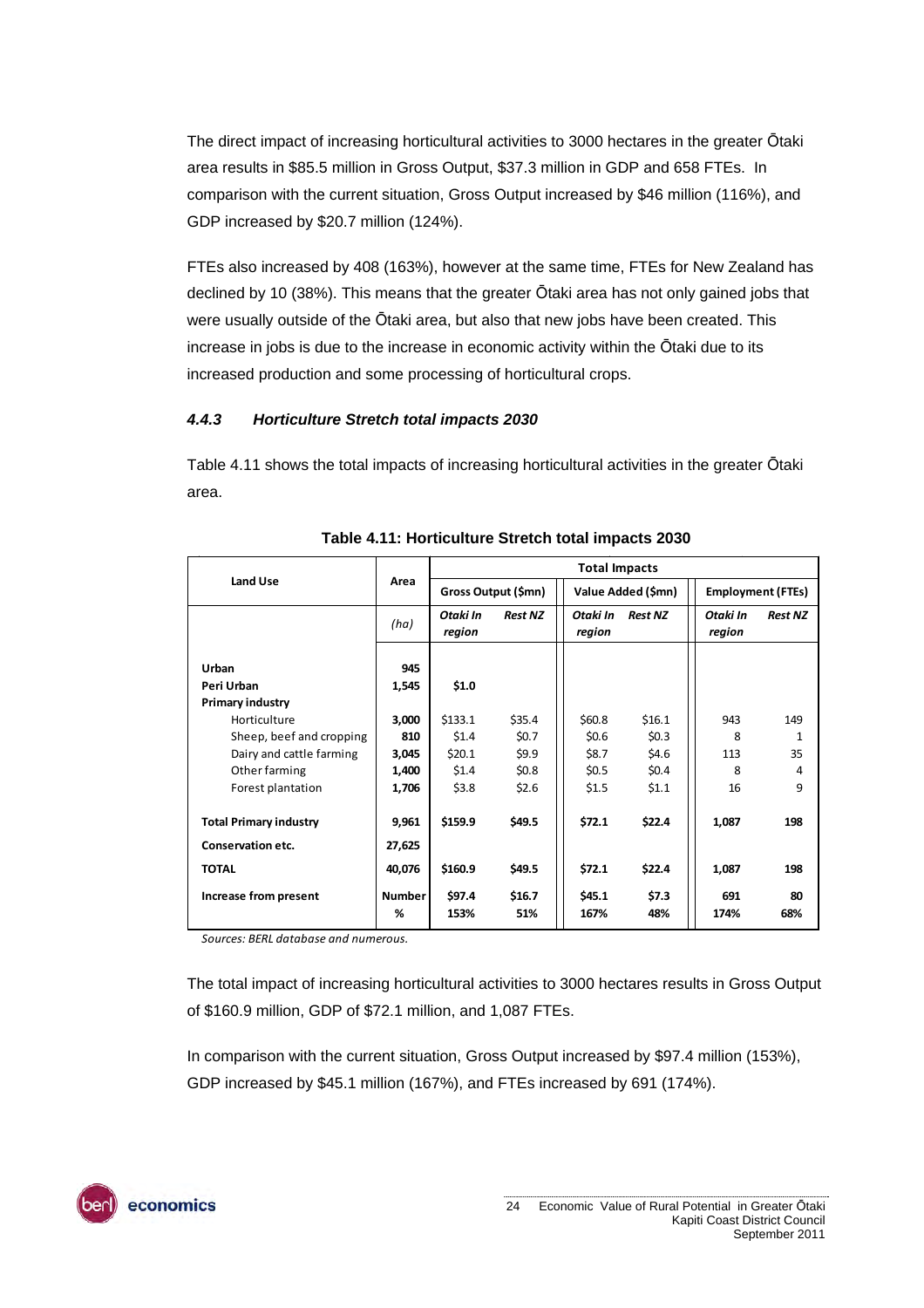#### <span id="page-24-0"></span>**4.5 Scenario 4: Ōtaki Fine Food Destination scenario**

This scenario is by way of exploration of a concept as to whether or not it may be feasible to generate a Fine Food Destination in the Greater Ōtaki area as additional value adding to the horticultural development explored in the other three scenarios.

The general concept is that there would be local processing in a range of scales, and visitor accommodation and Fine Food activities to complement the fresh food production. The area would offer a 'fine food overnight visitor experience' to residents of Wellington and Manawatu regions, and to 'interactive' tourists from further afield. The approach would be developed consistent with other aspects of KCDC's strategic direction, including respecting environmental, social and cultural impacts.

The basis of this development would be the principle of responsible tourism. Responsible tourism is about respecting, protecting and benefiting local communities, cultures and the environment. For travellers, this can mean making holiday choices with these concerns in mind, from the destinations they visit and the way they travel, to the services they choose once they arrive. The nature of the accommodation, attractions and activities developed by the Ōtaki land owners, entrepreneurs, and community should be attractive to the people who would make these responsible choices.

#### *4.5.1 Ōtaki Fine Food Destination Concept*

The concept is that a range of Fine Food activities, attractions and hospitality options could be integrated with the development of a range of horticulture production and processing options in the area. It can be expected that with larger areas in production of high-value horticultural crops in the Horticulture Stretch scenario there will be a significant range of processing at different scales around the Greater Ōtaki area. Some of this processing activity will attract an expansion of the hospitality industry, and that this will generally be spread around the area, probably in pockets, or 'hamlets'.

There are precedents elsewhere in the country where in the first instance horticultural processing has assisted a small settlement to become a 'must-visit' destination for through travellers, and in the second instance horticultural product and food has become an attraction to overnight visitors from a nearby city. The concept we recommend for Ōtaki combines these two precedents.

The first example we mention is Geraldine in South Canterbury, which previously was off the routes from the north and Christchurch, to the southern lakes, and/or Dunedin. The fruit processing family Barkers have given travellers a reason to visit Geraldine and see where their fine jams and other products are made.

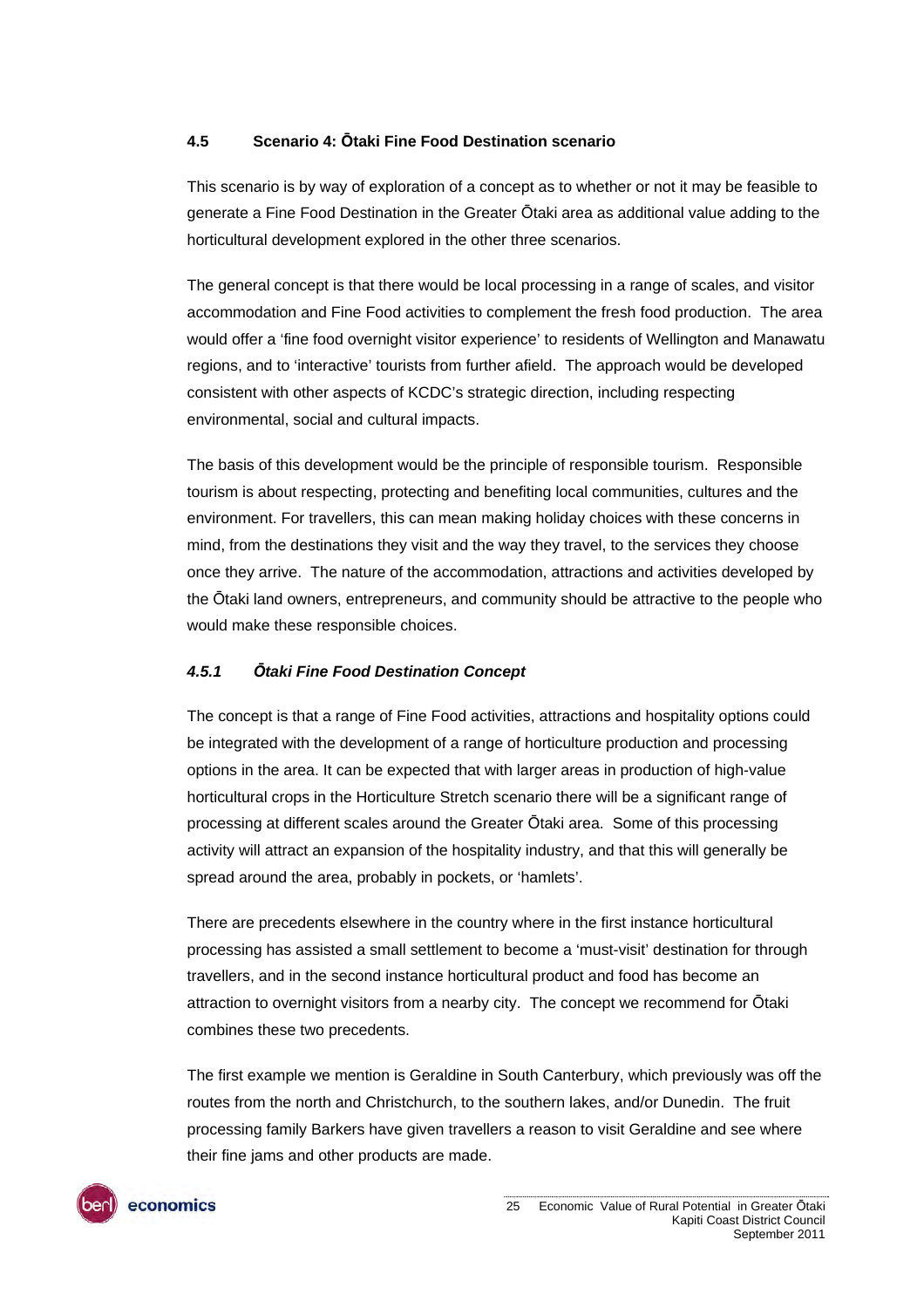The second example is Martinborough which previously had one tired hotel, but with the initiative of four local-residents to designate a wine-growing appellation area, based on a 1979 DSIR report, has become a quality wine-producer. Vineyards have flourished and many have diversified into hospitality, creating an attraction for weekend visitors from nearby Wellington, and places further afield.

#### *4.5.2 Geraldine and the Fine Food processing component*

Barkers fruit processing and their widely-marketed line of jams and other quality food products has identified itself closely with Geraldine, since its establishment in 1969. The well-known brand has generated interest in the town of Geraldine. Travellers from North Island now increasingly leave SH1 at Woodend in North Canterbury and take SH72 along the Canterbury foothills through Oxford, Mount Hutt and thence to Geraldine to visit and sample at Barkers. They then either re-join SH1 near Temuka and head south, or go inland to Fairlie, the Mackenzie Country and the southern lakes.

Barkers itself may not create a large amount of employment for Geraldine and the region (they directly employ 120 fulltime equivalent workers) and their contribution to Canterbury Region's GDP would not be substantial. However they have given Geraldine an identity perhaps similar to the earlier L&P and Paeroa. Incidentally the increasing reputation has grown the Barkers' family business to acquire the Anathoth jam business and to develop the Tandoori Palace range of Indian simmer sauces. Barkers have also become a secure outlet for growers of berries and other fruits on orchards and lifestyle blocks in the South Canterbury region.

#### *4.5.3 Martinborough and the Fine Food Destination hospitality component*

The second precedent which could indicate the feasibility of this broadening of the landbased economy of the Ōtaki area is the development of Martinborough and surrounding areas in the Wairarapa as a weekend 'wine and food' destination. As well it is a destination for a number of events attractive to the weekend overnight traveller from Wellington. These events include the specific Toast Martinborough wine and food festival, as well as musical concerts, cycle challenges and the like.

The initiatives being developed relative to the Ōtaki area including the Kapiti Arts Trail will be synergistic with such hospitality developments.

There is not a direct comparison possible between the two areas, but the history of Martinborough is illustrative. The first quality B&Bs in Martinborough came into the market in the late 1980s. Since then a range of accommodation types have developed, many of them of the 'holiday home' or 'book-a-bach' type. Many are owned by local residents while others

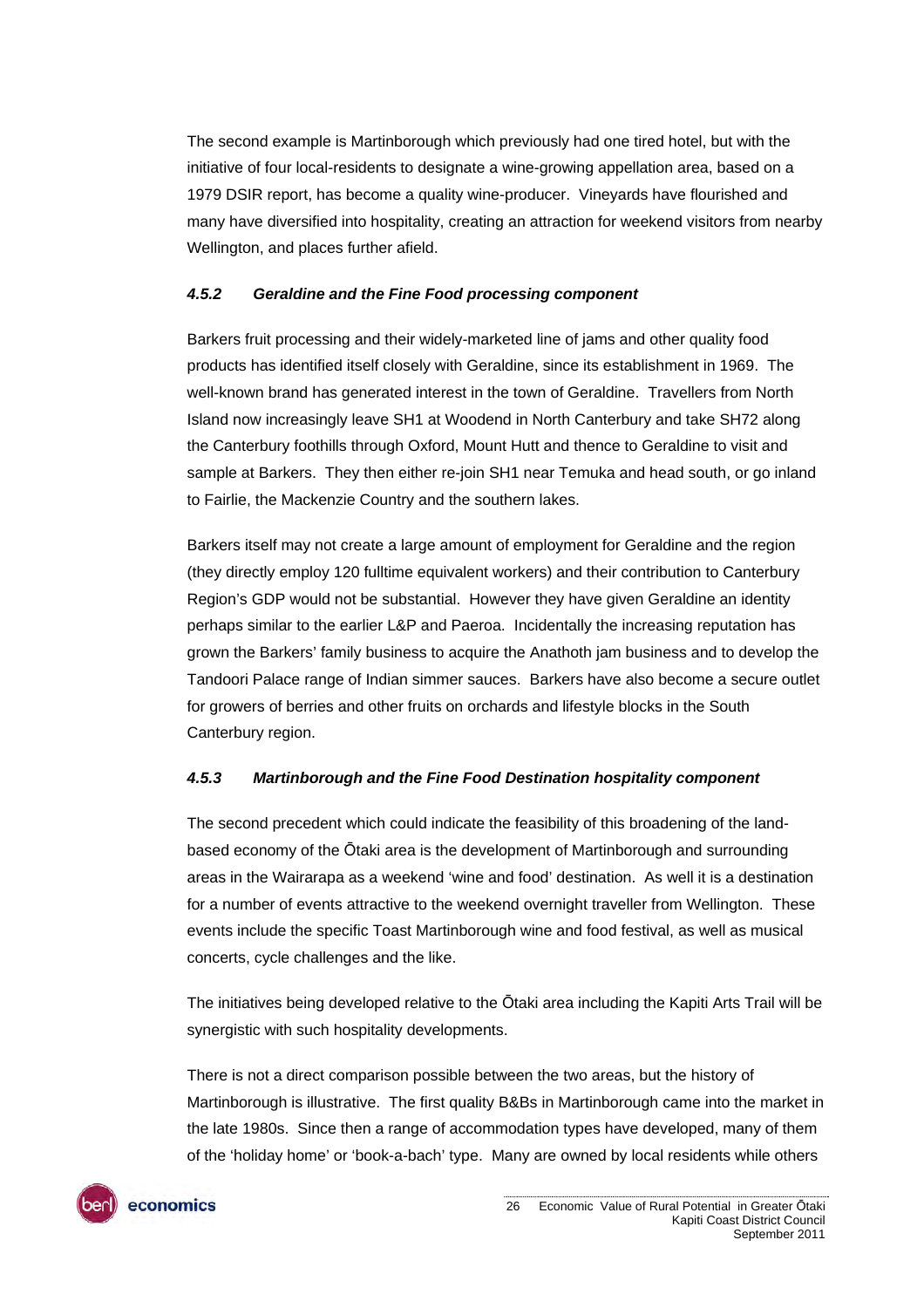have been purchased and renovated for leasing out by Wellingtonians, and yet others are on lifestyle blocks or vineyards.

<span id="page-26-0"></span>We estimate that at present there are over 110 accommodation units of different types in Martinborough and the immediate surrounds. The comparison with the situation in the Ōtaki area, with about 60 accommodation units, is one of scale rather than a fundamental difference.

| <b>Accommodation types</b>      | Otaki Te Horo<br>area | Martinborough<br>and surrounds |  |
|---------------------------------|-----------------------|--------------------------------|--|
|                                 | Approximate numbers   |                                |  |
| Holiday homes and baches to let | 26                    | 50                             |  |
| Bed and breakfast               | 2                     | 6                              |  |
| Motel units                     | 35                    | 55                             |  |
| Total                           | 63                    | 111                            |  |

**Table 4.12: Hospitality accommodation Ōtaki and Martinborough** 

*Sources: AATravel and other websites.*

The simple profile of the approximate portfolio of hospitality accommodation in the two areas indicates that the generation of a Fine Food attraction to the Ōtaki area could well expand the accommodation and broader hospitality industry in the area without creating a major change to the present pattern of the communities.

#### *4.5.4 Potential players in the Fine Food Destination developments*

The present horticultural producers and processors in the area are obvious potential players in the development of hospitality in the area. A second potential group of investors and business developers are those on lifestyle blocks in the area.

Like Martinborough and the broader Wairarapa, the Greater Ōtaki area has a substantial number of lifestyle block families. In the Ōtaki area in 1995, there were 565 lifestyle blocks of about 4 hectares, and by 2009 this had increased to 941 lifestyle blocks. There was significant capital gain over this period, from a capital value of about \$170,000 each in 1995 to \$575,000 each in 2009.

Clearly those who were in the group of 565 owners of lifestyle blocks in 1995, and who were still there in 2009 will have significant equity from this capital gain. This can enable them to

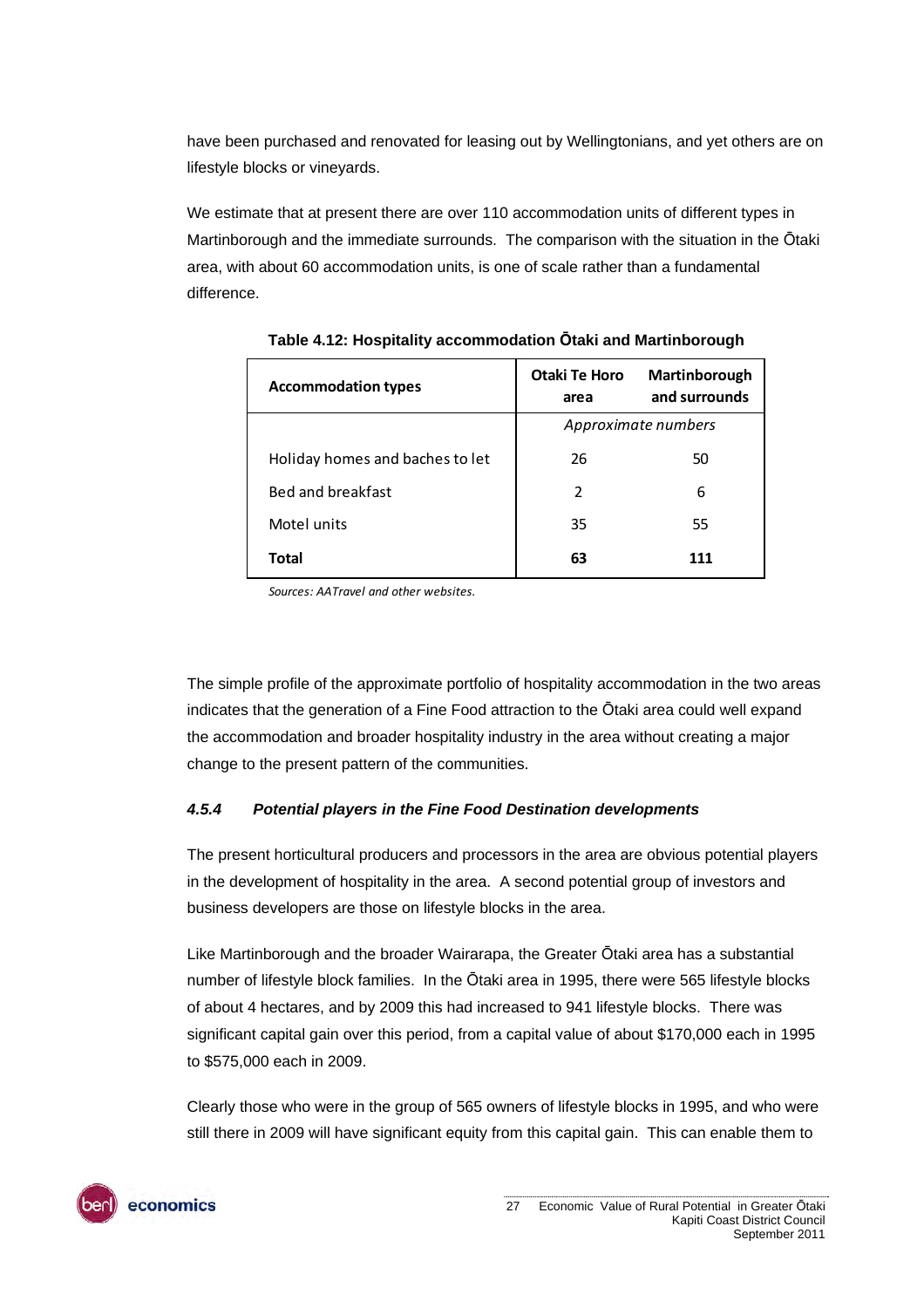take up opportunities in horticulture developments, in small-scale processing and in hospitality and tourism assets and activities.

There is an interesting comparison of the track of land values per hectare on lifestyle blocks in Ōtaki and the Martinborough area between 1995 and 2009. In 1995 the land value in both areas was about \$20,000 per hectare. By 2009 in Martinborough, with the expansion of horticultural and hospitality activities in the area, the lifestyle blocks had land values of over \$170,000 per hectare, whereas in Ōtaki they were just \$90,000 per hectare. This could be seen by those on lifestyle blocks in Ōtaki as a performance worth emulating.

#### *4.5.5 Complementarity of hospitality with horticulture and processing*

These conceptual considerations indicate that it would be worthwhile investigating in more detail the potential shape that the development of the Ōtaki area would take.

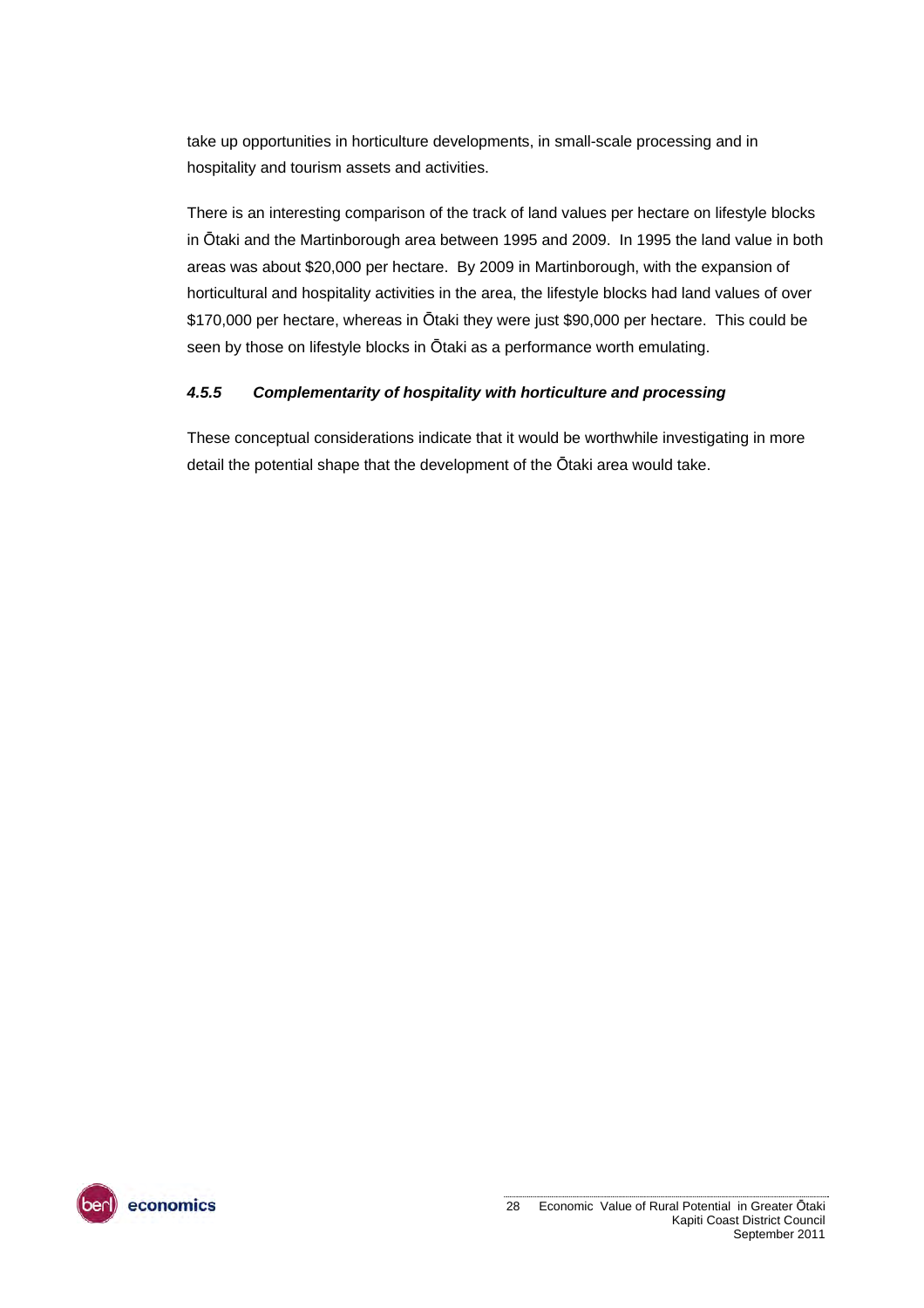### <span id="page-28-0"></span>**5 Conclusions**

The rural land uses in the Ōtaki area, we estimate generate directly and indirectly a total of \$27 million GDP per year, and employ 396 Fulltime Equivalents (FTEs). The highest value produced per hectare is from horticulture uses. If the economic value from rural land use is to be increased, this implies that the area in horticulture will have to be increased.

The present area of land in horticulture is 670 hectares, and the total area of land that could possibly support horticultural production has been estimated at 6,701 hectares. If there was 6,701 hectares in horticulture, this defines the Upper Bound of the impact on the economy from rural land use in the Ōtaki area. We have estimated this maximum total contribution to the economy at GDP of \$115 million per year, and a total employment of 1,770 FTEs. This is more than a 300% increase on the present contribution.

In New Zealand as a whole, there is ongoing expansion of the area of land in horticulture, with an ever-changing crop mix. This dynamic situation presents an opportunity for landowners in the Ōtaki area to be able to grow an increasing area of existing and new crops, now, and this situation is expected to continue in future. We therefore conclude that it would be feasible for the Ōtaki growers to expand their areas in horticulture from 760 hectares now to 3,000 hectares in 2030. A realistic pattern of horticulture crops within that 3,000 hectares would result in rural land contributing a total of \$72 million to the GDP of the Ōtaki area per year, and employment of 691 FTEs.

These analyses lead to a conclusion that it would be advantageous to the area's economy to encourage and facilitate the expansion of horticultural land use in the Ōtaki area.

We also explore the concept of generating a Fine Food Destination in the Greater Ōtaki area as additional value adding to the horticultural development. We conclude that elements of this concept have been shown to be feasible, advantageous and valuable in other areas in New Zealand. This concept could profitably be developed further to broaden the strength of the economy and communities in the Ōtaki area.

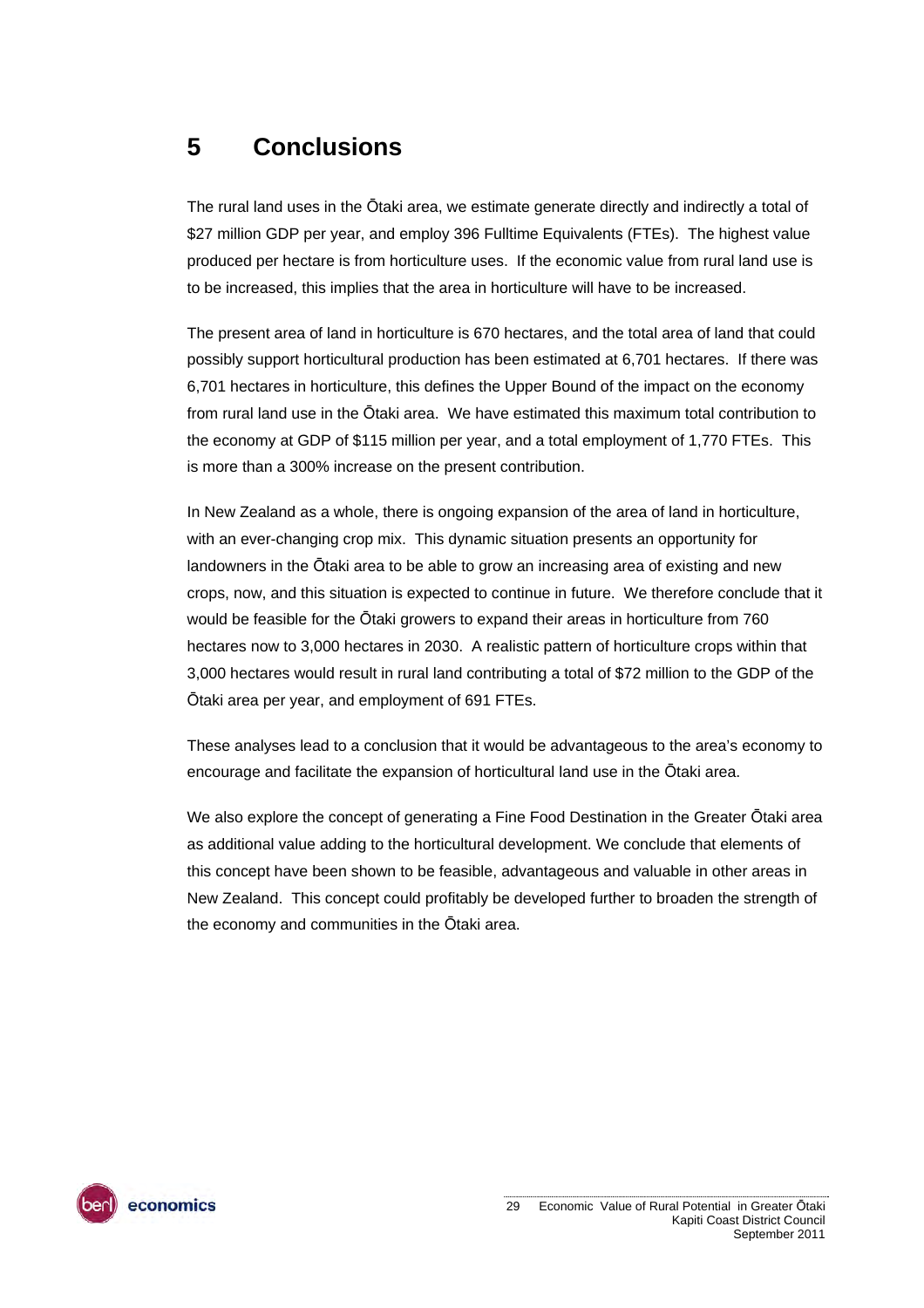### <span id="page-29-0"></span>**6 References**

CRI (2005). Mackay Alec, B Clothier, T mills, M Jessen, P Newsome, J Willoughby, J Reid, J Neild. 2005. *A study of the rural productive potential in the northern part of the Kapiti Coast District*. Obtained from KCDC.

DairyNZ. 2011. *DairyNZ Economic Survey 2009-10.* Obtained from http://www.milksmart.co.nz/Resource/ListForDairyNZSite?pageId=2145866853.

DairyNZ. 2011. *New Zealand Dairy Statistics 2009-10*. Obtained from [http://www.milksmart.co.nz/Resource/ListForDairyNZSite?pageId=2145866853.](http://www.milksmart.co.nz/Resource/ListForDairyNZSite?pageId=2145866853)

Forest Owners Association. 2011. Facts & Figures. Obtained from: <http://www.nzfoa.org.nz/images/stories/pdfs/fandf2011web.pdf>.

HortResearch. 2010. *Freshfacts*. Obtained from MAF.

Landcare Research. 2010. *Assessment of rural productive potential in the Greater Ōtaki area: Scenarios and options for a sustainable food future*. Obtained from KCDC.

MAF. 2011. *Farm Monitoring Report 2011 – Pastoral Monitoring: National sheep and beef.* Published by MAF August 2011.

MAF. 2011. *Farm Monitoring Report 2011 – Horticulture and Arable Monitoring.* Published by MAF August 2011.

MAF. 2011. *Farm Monitoring Report 2011 – Pastoral Monitoring: North Island Deer.* Published by MAF August 2011.

Ministry for the Environment. 2010. *Update of water allocation data and estimate of actual water use and consented takes 2009-10*. Obtained from the Ministry for the Environment.

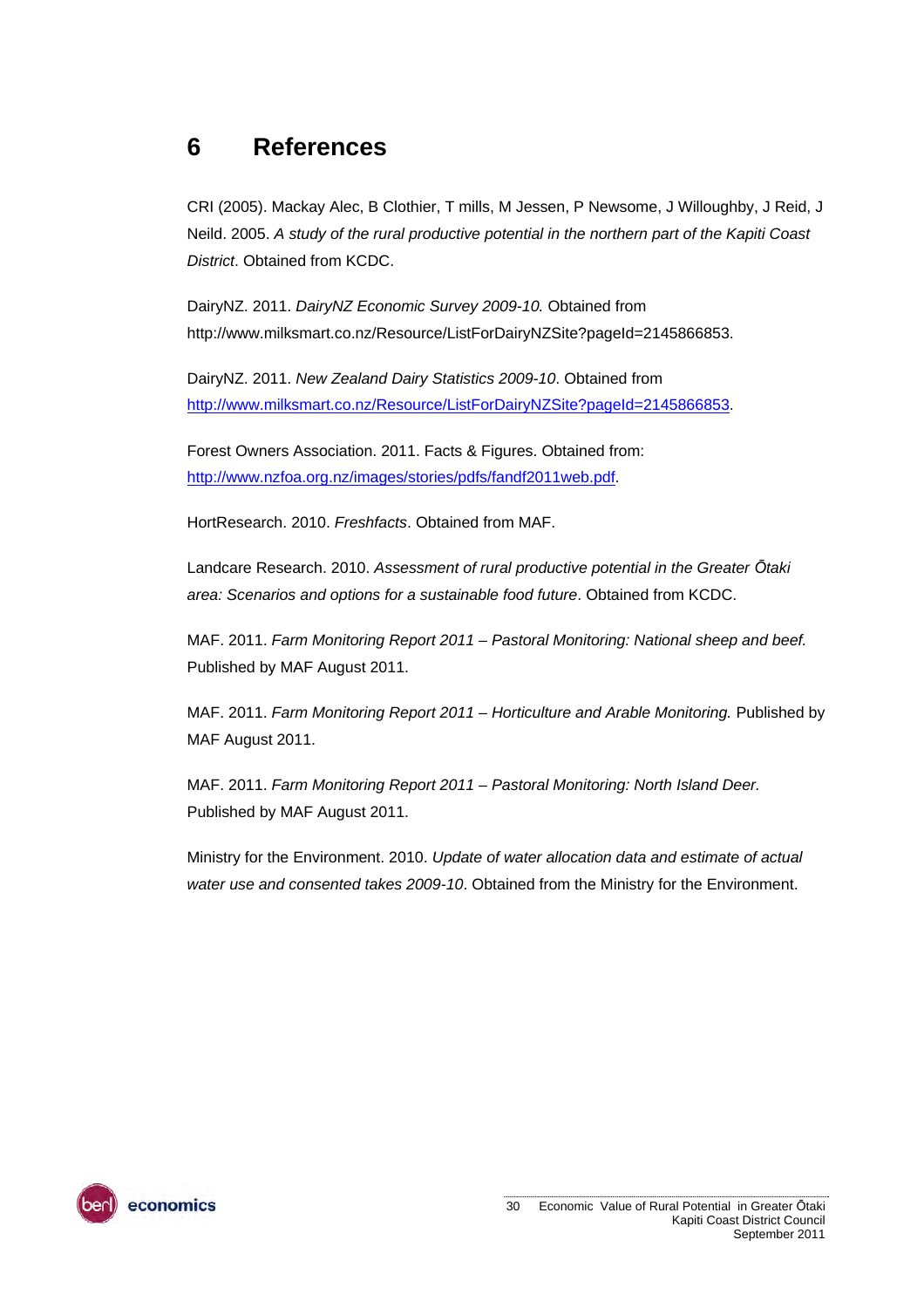### <span id="page-30-0"></span>**7 Appendix: Multiplier Analysis**

This multiplier analysis uses multipliers derived from inter-industry input-output tables. These input-output tables are purchased from Butcher Partners, Canterbury – a recognised source for regional input-output tables and multipliers.

Multipliers allowed us to identify the direct, indirect and induced effects in terms of output (GDP) and Full Time Equivalent (FTE) employment.

#### <span id="page-30-1"></span>**7.1 Measures**

#### *7.1.1 Gross Output Multipliers*

Gross output is the value of production, built up through the national accounts as a measure, in most industries, of gross sales or turnover. This is expressed in \$ million at constant prices. Gross output is made up of the sum of:

- compensation of employees (i.e. salaries and wages)
- income from self employment
- depreciation
- profits
- indirect taxes less subsidies
- intermediate purchases of goods (other than stock in trade)
- intermediate purchases of services.

#### *7.1.2 Value added (GDP) multipliers*

Value added multipliers measure the increase in output generated along the production chain, which, in aggregate, totals Gross Domestic Product (GDP). Value added is made up of the sum of:

- compensation of employees (i.e. salaries and wages)
- income from self employment

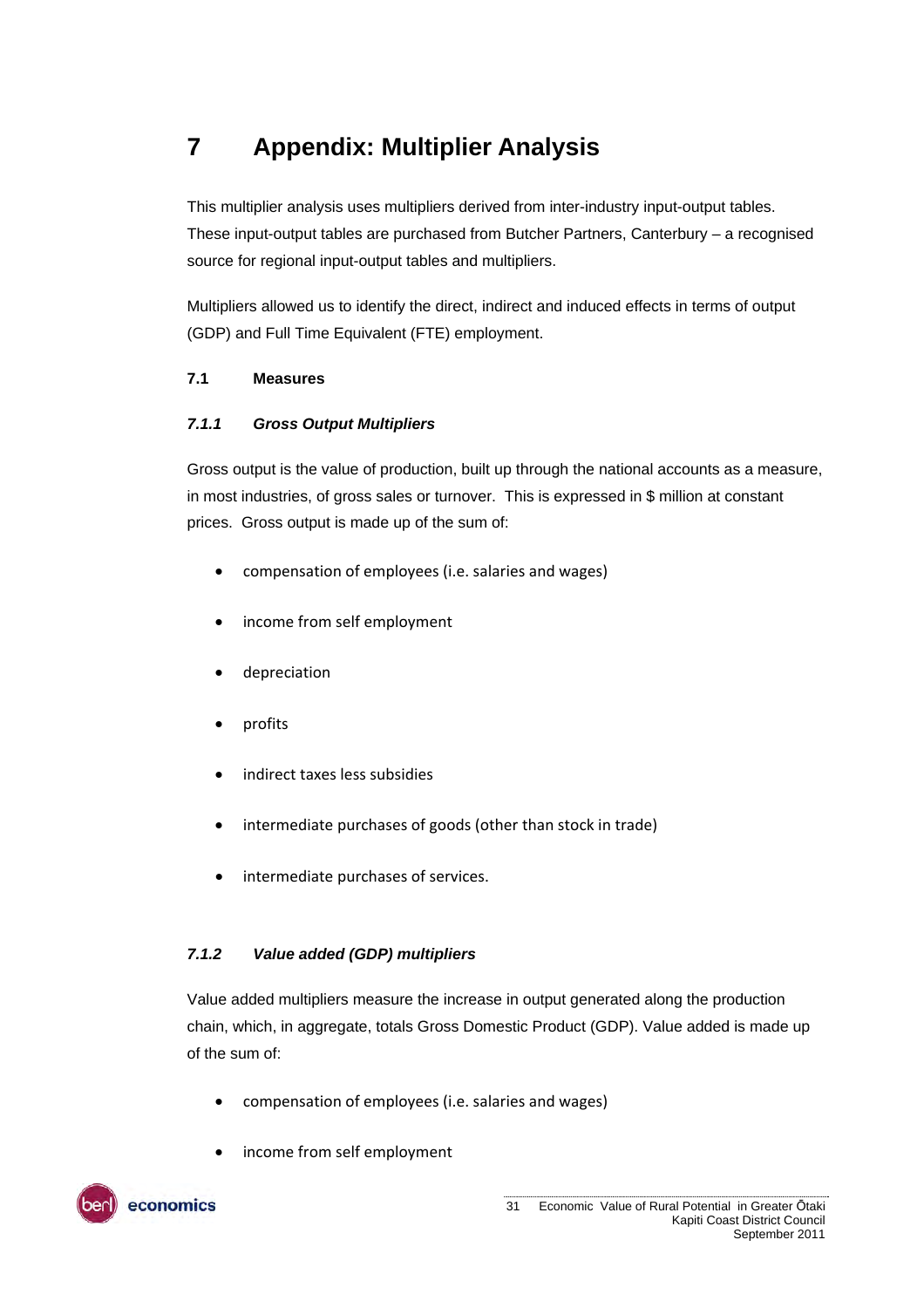- depreciation
- profits
- indirect taxes less subsidies.

#### *7.1.3 Employment Impact multipliers*

Employment impact multipliers determine the number of FTE roles that are created for every \$1 million spent in an industry for one year. It provides a measure of total labour demand associated with Gross Output. An FTE is the percentage of time an employee works represented as a decimal. A full-time position is 1.00; a part-time position is 0.50.

#### *7.1.4 Direct, indirect and induced effects*

The underlying logic of multiplier analysis is relatively straightforward. An initial expenditure (direct effect) in an industry creates flows of expenditures that are magnified, or "multiplied", as they flow on to the wider economy. This occurs in two ways:

The industry purchases materials and services from supplier firms, who in turn make further purchases from their suppliers. This generates an indirect effect.

Persons employed in the direct development and in firms supplying services earn income (mostly from wages and salaries, but also from profits) which, after tax is deducted, is then spent on consumption. There is also an allowance for some savings. These are the induced effects. Hence, for any amount spent in an area (direct effect), the actual output generated from that spend is greater once the flow on activity generated (indirect and induced effects) is taken into account.

#### <span id="page-31-0"></span>**7.2 Limitations of multiplier analysis**

#### *7.2.1 Partial equilibrium analysis*

Multiplier analysis is only a "partial equilibrium" analysis, assessing the direct and indirect effects of the development being considered, without analysing the effects of the resources used on the wider national economy. In particular, it assumes that the supply of capital, productive inputs and labour can expand to meet the additional demand called forth by the initial injection and the flow on multiplier effects, without leading to resource constraints in other industries. These constraints would lead to price rises and resulting changes in overall patterns of production between industries. To assess inter-industry impacts in full would require economic modelling within a "general equilibrium" framework. Applying such models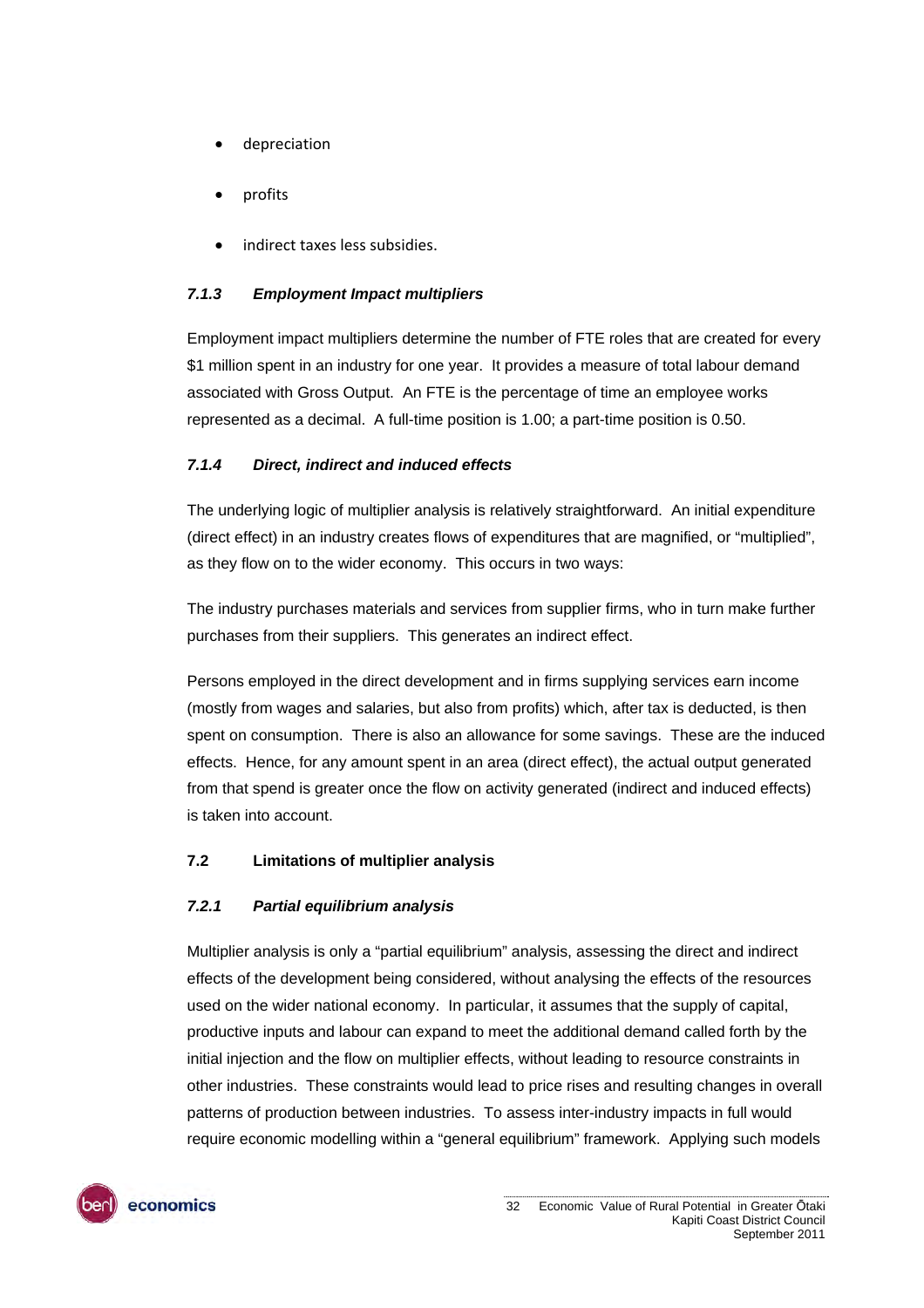becomes more relevant where the particular development is considered significant within the overall economy.

#### *7.2.2 Additionality*

Related to partial equilibrium, using multipliers for economic impact assessments assumes that the event is something that would not have been undertaken anyway and that it will not displace existing activity. That is, the event is additional to existing activity. If it does either of the above, then the economic impact is less than that determined by the multiplier and it would be necessary to subtract both the activity that would have occurred anyway and the displacement effect.

#### *7.2.3 Impact*

Again related to "partial equilibrium", multiplier analysis assumes that an event will not have an impact on relative prices. However, in a dynamic environment, it can be assumed that a large event would have an impact on demand and supply and hence prices. Hence, the larger the event and the more concentrated it is in a single industry or region, the more likely it is that the multipliers would give an inaccurate analysis of impacts. For example, if multiplier analysis was used to determine the effect of residential building construction nationally it would likely be inaccurate as residential building construction accounts for over 6 percent of GDP.

#### *7.2.4 Aggregation*

Industries outlined in input output tables are aggregates of smaller sub-industries. Each subindustry has unique inputs and outputs. The higher the level of aggregation the less accurate these inputs and outputs become. Thus, if determining the multiplier effect of a very specific event using highly aggregated data, there will be a lower level of accuracy. Similarly, if an event encompasses a range of industries and multipliers from a single industry are applied the accuracy levels will diminish.

All work is done, and services rendered at the request of, and for the purposes of the client only. Neither BERL nor any of its employees accepts any responsibility on any grounds whatsoever, including negligence, to any other person.